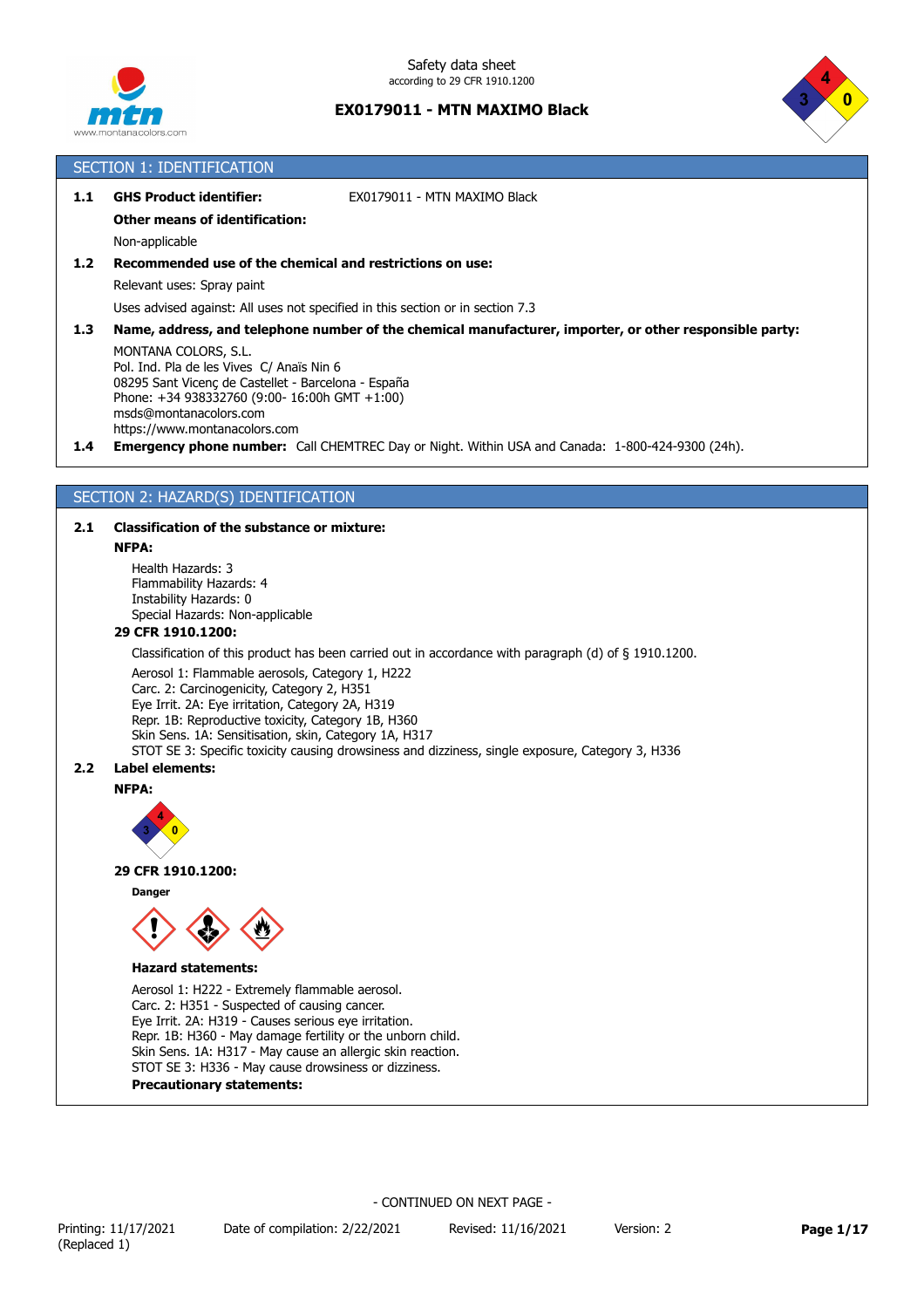

Safety data sheet according to 29 CFR 1910.1200

# **EX0179011 - MTN MAXIMO Black**



# SECTION 2: HAZARD(S) IDENTIFICATION (continued)

- P101: If medical advice is needed, have product container or label at hand.
- P102: Keep out of reach of children.
- P103: Read label before use.
- P210: Keep away from heat, hot surfaces, sparks, open flames and other ignition sources. No smoking.
- P211: Do not spray on an open flame or other ignition source.
- P251: Do not pierce or burn, even after use.
- P261: Avoid breathing spray.
- P271: Use only outdoors or in a well-ventilated area.
- P410+P412: Protect from sunlight. Do not expose to temperatures exceeding 50 °C/122°F.
- P501: Dispose of the contents/containers according to the local, state and federal regulations.

### **Substances that contribute to the classification**

Ethyl acetate; Cobalt bis(2-ethylhexanoate); Hydrocarbons, C9-C11,n-alkanes, iso-alkanes, cyclics, <2% aromatics; 2-methoxy -1-methylethyl acetate; N-butyl acetate; 2-ethylhexanoic acid, zirconium salt; Reaction mass of: N,N-Ethane-1,2-diylbis(decanamide)/12-Hydroxy-N-[2-[1-oxydecyl)amino]ethyl]octadecanamide/N,N-Ethane-1,2-diylbis(12-hydrox yoctadecanamide); Ethylbenzene

#### **Additional labeling:**

FEDERAL HAZARDOUS SUBSTANCES ACT REGULATIONS (§1500.130 Self-pressurized containers: labeling): Warning—contents under pressure.

Do not puncture or incinerate container. Do not expose to heat or store at temperatures above 120 °F. Keep out of the reach of children.

### **2.3 Hazards not otherwise classified (HNOC):**

Non-applicable

### SECTION 3: COMPOSITION/INFORMATION ON INGREDIENTS

### **3.1 Substances:**

Non-applicable

#### **3.2 Mixtures:**

**Chemical description:** Aerosol

#### **Components:**

Remaining components are non-hazardous and/or present at amounts below reportable limits. The specific chemical identity and/or exact percentage (concentration) of composition has been withheld as a trade secret in accordance with paragraph (i) of §1910.1200. Therefore, in accordance with Appendix D to § 1910.1200, the product contains:

|      | Identification | Chemical name/Classification                                                                                                                                                                                                                                  | Concentration                 |
|------|----------------|---------------------------------------------------------------------------------------------------------------------------------------------------------------------------------------------------------------------------------------------------------------|-------------------------------|
| CAS: | 123-86-4       | N-butyl acetate<br>◇<br>$\langle \cdot \rangle$<br>Flam. Lig. 3: H226; STOT SE 3: H336 - Warning                                                                                                                                                              | $20 - 30%$                    |
| CAS: | 141-78-6       | <b>Ethyl acetate</b><br>◇◇<br>Eye Irrit. 2A: H319; Flam. Lig. 2: H225; STOT SE 3: H336 - Danger                                                                                                                                                               | $10 - 20%$                    |
| CAS: | 106-97-8       | <b>Butane</b><br>◇◇<br>Flam. Gas 1A: H220; Press. Gas: H280 - Danger                                                                                                                                                                                          | $10 - 20%$                    |
| CAS: | 74-98-6        | <b>Propane</b><br>$\langle \rangle$<br>Flam. Gas 1A: H220; Press. Gas: H280 - Danger<br>′~                                                                                                                                                                    | $5 - 10%$                     |
| CAS: | $75 - 28 - 5$  | Isobutane<br>$\langle \rangle$<br>Flam. Gas 1A: H220; Press. Gas: H280 - Danger                                                                                                                                                                               | $5 - 10%$                     |
| CAS: | 108-65-6       | 2-methoxy-1-methylethyl acetate<br>$\diamondsuit \diamondsuit$<br>Flam. Lig. 3: H226; STOT SE 3: H336 - Warning                                                                                                                                               | $2,5 - 5%$                    |
| CAS: | Non-applicable | Reaction mass of ethylbenzene and m-xylene and p-xylene<br>$\diamondsuit \diamondsuit \diamondsuit$<br>Acute Tox. 4: H312+H332; Asp. Tox. 1: H304; Eye Irrit. 2A: H319; Flam. Liq. 3: H226; Skin Irrit. 2: H315; STOT<br>RE 2: H373; STOT SE 3: H335 - Danger |                               |
| CAS: | 1333-86-4      | Carbon black<br>«<br>Carc. 2: H351 - Warning                                                                                                                                                                                                                  | $1 - 2.5\%$                   |
| CAS: | 64742-48-9     | Hydrocarbons, C9-C11,n-alkanes, iso-alkanes, cyclics, <2% aromatics<br>$\diamondsuit$<br>Asp. Tox. 1: H304; Flam. Lig. 3: H226; STOT SE 3: H336 - Danger                                                                                                      | $1 - 2.5\%$                   |
| CAS: | 22464-99-9     | 2-ethylhexanoic acid, zirconium salt<br>K)<br>Repr. 2: H361 - Warning                                                                                                                                                                                         | $0.05 - 0.3$<br>$\frac{0}{0}$ |
| CAS: | Non-applicable | Reaction mass of: N,N-Ethane-1,2-diylbis(decanamide)/12-Hydroxy-N-[2-[1-oxydecyl)amino]<br>ethyl]octadecanamide/N,N-Ethane-1,2-diylbis(12-hydroxyoctadecanamide)<br>Skin Sens. 1: H317 - Warning                                                              | $0,05 - 0,3$<br>%             |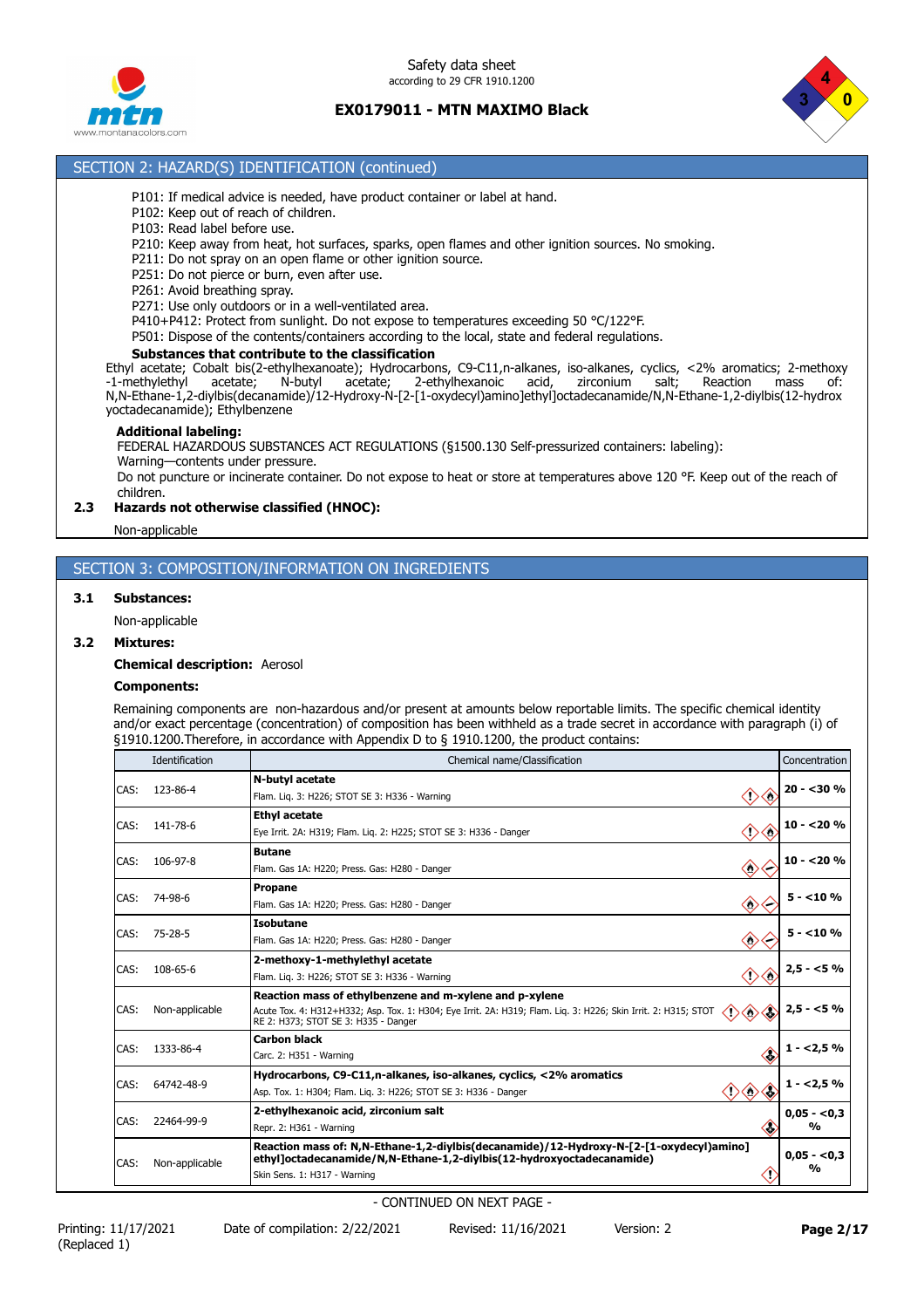



### SECTION 3: COMPOSITION/INFORMATION ON INGREDIENTS (continued)

|                                                                                                                                      | Identification                                                                                          | Chemical name/Classification<br>Concentration |                   |
|--------------------------------------------------------------------------------------------------------------------------------------|---------------------------------------------------------------------------------------------------------|-----------------------------------------------|-------------------|
| CAS:                                                                                                                                 | <b>Ethylbenzene</b><br>$100 - 41 - 4$<br>Acute Tox. 4: H332; Carc. 2: H351; Flam. Lig. 2: H225 - Danger |                                               | $0,05 - 0,3$<br>% |
| Cobalt bis(2-ethylhexanoate)<br>136-52-7<br>CAS:<br>Carc. 2: H351; Eye Irrit. 2A: H319; Repr. 1B: H360; Skin Sens. 1A: H317 - Danger |                                                                                                         | $0,05 - 0,3$<br>%                             |                   |

### SECTION 4: FIRST-AID MEASURES

#### **4.1 Description of necessary measures:**

The symptoms resulting from intoxication can appear after exposure, therefore, in case of doubt, seek medical attention for direct exposure to the chemical product or persistent discomfort, showing the SDS of this product.

### **By inhalation:**

Remove the person affected from the area of exposure, provide with fresh air and keep at rest. In serious cases such as cardiorespiratory failure, artificial resuscitation techniques will be necessary (mouth to mouth resuscitation, cardiac massage, oxygen supply, etc.) requiring immediate medical assistance.

### **By skin contact:**

May cause an allergic skin reaction. In case of contact it is recommended to clean the affected area thoroughly with water and neutral soap. In case of modifications on the skin (stinging, redness, rashes, blisters,…), seek medical advice with this Safety data Sheet

#### **By eye contact:**

Rinse eyes thoroughly with lukewarm water for at least 15 minutes. Do not allow the person affected to rub or close their eyes. If the injured person uses contact lenses, these should be removed unless they are stuck to the eyes, as this could cause further damage. In all cases, after cleaning, a doctor should be consulted as quickly as possible with the SDS of the product.

### **By ingestion/aspiration:**

Do not induce vomiting, but if it does happen keep the head down to avoid aspiration. Keep the person affected at rest. Rinse out the mouth and throat, as they may have been affected during ingestion.

#### **4.2 Most important symptoms/effects, acute and delayed:**

Acute and delayed effects are indicated in sections 2 and 11.

### **4.3 Indication of immediate medical attention and special treatment needed, if necessary:**

Non-applicable

# SECTION 5: FIRE-FIGHTING MEASURES

# **5.1 Suitable (and unsuitable) extinguishing media:**

#### **Suitable extinguishing media:**

If possible use polyvalent powder fire extinguishers (ABC powder), alternatively use foam or carbon dioxide extinguishers (CO₂).

# **Unsuitable extinguishing media:**

IT IS RECOMMENDED NOT to use full jet water as an extinguishing agent.

### **5.2 Specific hazards arising from the chemical:**

As a result of combustion or thermal decomposition reactive sub-products are created that can become highly toxic and, consequently, can present a serious health risk.

#### **5.3 Special protective equipment and precautions for fire-fighters:**

Depending on the magnitude of the fire it may be necessary to use full protective clothing and individual respiratory equipment. Minimum emergency facilities and equipment should be available (fire blankets, portable first aid kit,...) **Additional provisions:**

As in any fire, prevent human exposure to fire, smoke, fumes or products of combustion. Only properly trained personnel should be involved in firefighting. Evacuate nonessential personnel from the fire area. Destroy any source of ignition. In case of fire, refrigerate the storage containers and tanks for products susceptible to inflammation. Avoid spillage of the products used to extinguish the fire into an aqueous medium.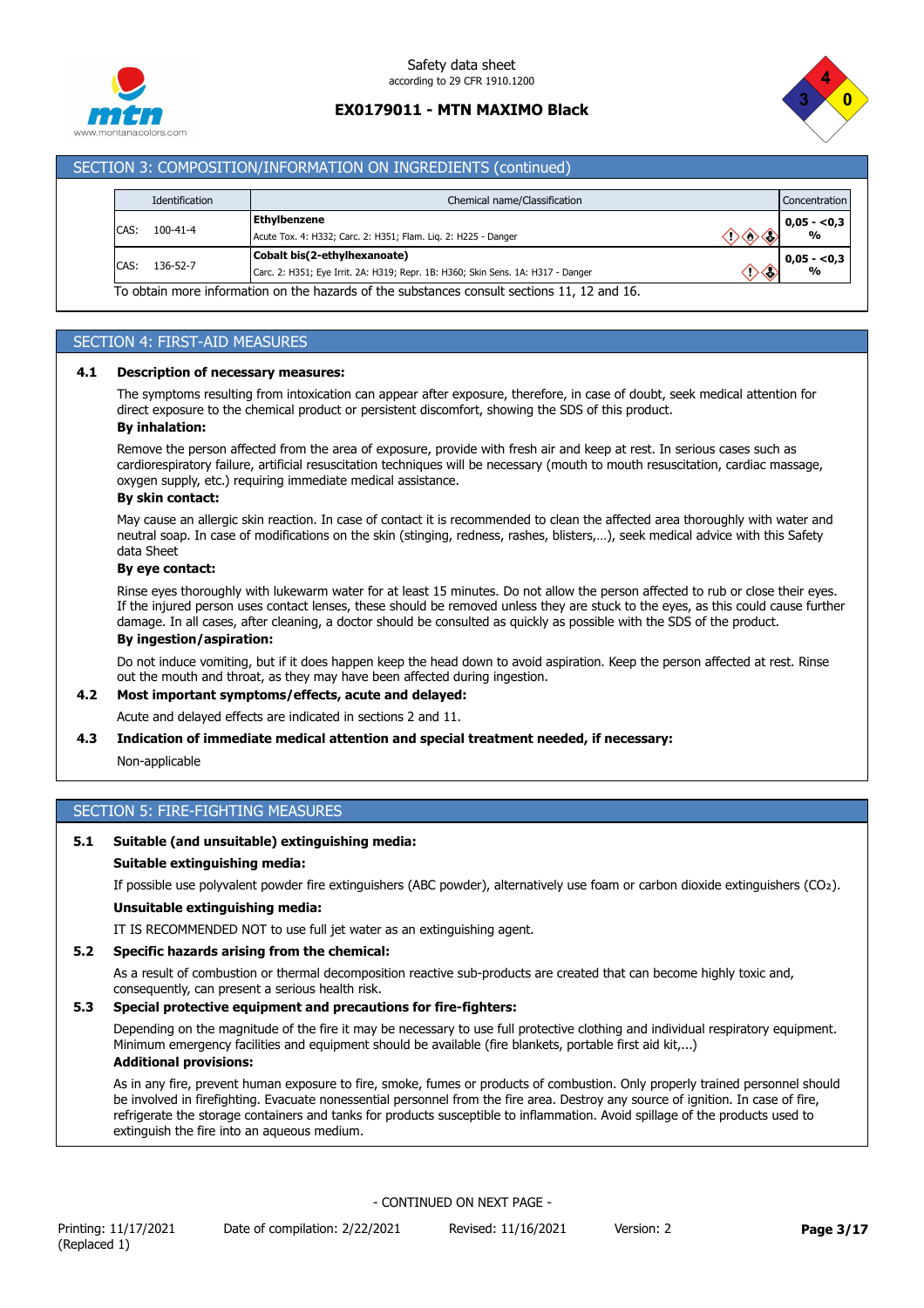



# SECTION 6: ACCIDENTAL RELEASE MEASURES

#### **6.1 Personal precautions, protective equipment and emergency procedures:**

#### **For non-emergency personnel:**

Isolate leaks provided that there is no additional risk for the people performing this task. Evacuate the area and keep out those without protection. Personal protection equipment must be used against potential contact with the spilt product (See section 8). Above all prevent the formation of any vapour-air flammable mixtures, through either ventilation or the use of an inertization agent. Destroy any source of ignition. Eliminate electrostatic charges by interconnecting all the conductive surfaces on which static electricity could form, and also ensuring that all surfaces are connected to the ground.

#### **For emergency responders:**

See section 8.

### **6.2 Environmental precautions:**

This product is not classified as hazardous to the environment. Keep product away from drains, surface and underground water.

### **6.3 Methods and materials for containment and cleaning up:**

#### It is recommended:

Absorb the spillage using sand or inert absorbent and move it to a safe place. Do not absorb in sawdust or other combustible absorbents. For any concern related to disposal consult section 13.

# **6.4 Reference to other sections:**

See sections 8 and 13.

# SECTION 7: HANDLING AND STORAGE

#### **7.1 Precautions for safe handling:**

### A.- Precautions for safe manipulation

Comply with the current standards 29 CFR 1910 Occupational Safety and Health Standards. Keep containers hermetically sealed. Control spills and residues, destroying them with safe methods (section 6). Avoid leakages from the container. Maintain order and cleanliness where dangerous products are used.

B.- Technical recommendations for the prevention of fires and explosions

Avoid the evaporation of the product as it contains flammable substances, which could form flammable vapour/air mixtures in the presence of sources of ignition. Control sources of ignition (mobile phones, sparks,...) and transfer at slow speeds to avoid the creation of electrostatic charges. Consult section 10 for conditions and materials that should be avoided.

C.- Technical recommendations to prevent ergonomic and toxicological risks

PREGNANT WOMEN SHOULD NOT BE EXPOSED TO THIS PRODUCT. Transfer in fixed places that comply with the necessary security conditions (emergency showers and eyewash stations in close proximity), using personal protection equipment, especially on the hands and face (See section 8). Limit manual transfers to containers of small amounts. Do not eat or drink during the process, washing hands afterwards with suitable cleaning products.

D.- Technical recommendations to prevent environmental risks

It is recommended to have absorbent material available at close proximity to the product (See subsection 6.3)

### **7.2 Conditions for safe storage, including any incompatibilities:**

A.- Technical measures for storage

| 41 OF      |
|------------|
| 86 °F      |
| 120 Months |
|            |

B.- General conditions for storage

Avoid sources of heat, radiation, static electricity and contact with food. For additional information see subsection 10.5

### **7.3 Specific end use(s):**

Except for the instructions already specified it is not necessary to provide any special recommendation regarding the uses of this product.

### SECTION 8: EXPOSURE CONTROLS/PERSONAL PROTECTION

### **8.1 Control parameters:**

Substances whose occupational exposure limits have to be monitored in the workplace: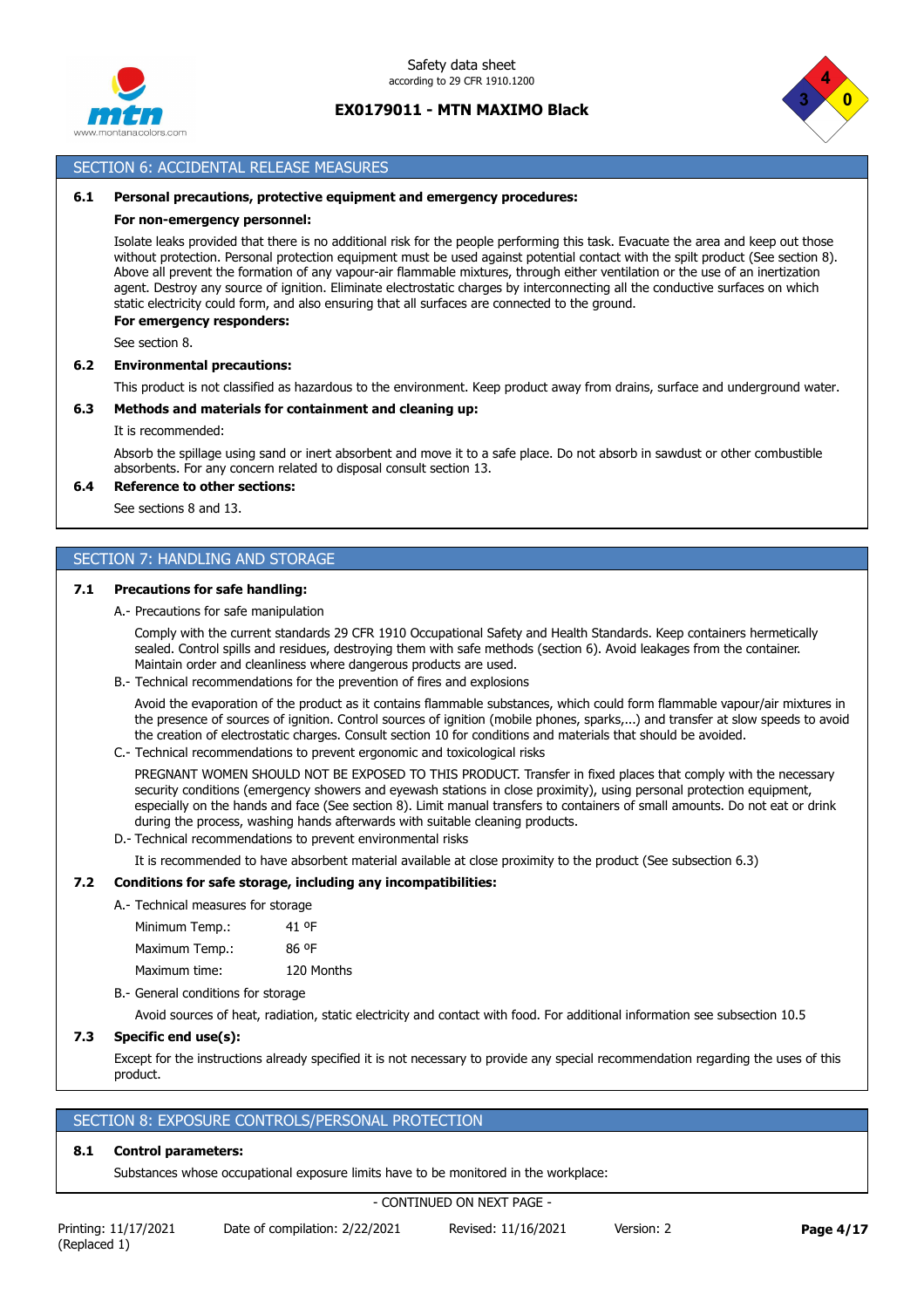



# SECTION 8: EXPOSURE CONTROLS/PERSONAL PROTECTION (continued)

# US. OSHA Table Z-1 Limits for Air Contaminants (29 CFR 1910.1000):

| Identification                                          |                                    | Occupational exposure limits |                        |  |
|---------------------------------------------------------|------------------------------------|------------------------------|------------------------|--|
| Propane                                                 | 8-hour TWA PEL                     | 1000 ppm                     | 1800 mg/m <sup>3</sup> |  |
| CAS: 74-98-6                                            | Ceiling Values - TWA<br>PEL        |                              |                        |  |
| Ethyl acetate                                           | 8-hour TWA PEL                     | 400 ppm                      | 1400 mg/m <sup>3</sup> |  |
| CAS: 141-78-6                                           | Ceiling Values - TWA<br>PEL        |                              |                        |  |
| 2-ethylhexanoic acid, zirconium salt                    | 8-hour TWA PEL                     |                              | 5 mg/m $3$             |  |
| CAS: 22464-99-9                                         | Ceiling Values - TWA<br>PEL        |                              |                        |  |
| propan-2-ol                                             | 8-hour TWA PEL                     | 400 ppm                      | 980 mg/m <sup>3</sup>  |  |
| CAS: 67-63-0                                            | Ceiling Values - TWA<br>PEL        |                              |                        |  |
| ethanol                                                 | 8-hour TWA PEL                     | 1000 ppm                     | 1900 mg/m <sup>3</sup> |  |
| CAS: 64-17-5                                            | Ceiling Values - TWA<br>PEL        |                              |                        |  |
| Reaction mass of ethylbenzene and m-xylene and p-xylene | 8-hour TWA PEL                     | 100 ppm                      | 435 mg/m <sup>3</sup>  |  |
| CAS: Non-applicable                                     | Ceiling Values - TWA<br>PEL        |                              |                        |  |
| N-butyl acetate                                         | 8-hour TWA PEL                     | 150 ppm                      | 710 mg/m <sup>3</sup>  |  |
| CAS: 123-86-4                                           | Ceiling Values - TWA<br>PEL        |                              |                        |  |
| phthalic anhydride                                      | 8-hour TWA PEL                     | 2 ppm                        | 12 mg/m $3$            |  |
| CAS: 85-44-9                                            | Ceiling Values - TWA<br>PEL        |                              |                        |  |
| maleic anhydride                                        | 8-hour TWA PEL                     | $0.25$ ppm                   | $1$ mg/m <sup>3</sup>  |  |
| CAS: 108-31-6                                           | Ceiling Values - TWA<br>PEL        |                              |                        |  |
| Carbon black                                            | 8-hour TWA PEL                     |                              | $3.5 \text{ mg/m}^3$   |  |
| CAS: 1333-86-4                                          | Ceiling Values - TWA<br>PEL        |                              |                        |  |
| Ethylbenzene                                            | 8-hour TWA PEL                     | 100 ppm                      | 435 mg/m <sup>3</sup>  |  |
| CAS: 100-41-4                                           | Ceiling Values - TWA<br><b>PEL</b> |                              |                        |  |
| Xylene                                                  | 8-hour TWA PEL                     | 100 ppm                      | 435 mg/m <sup>3</sup>  |  |
| CAS: 1330-20-7                                          | Ceiling Values - TWA<br>PEL        |                              |                        |  |

# US. ACGIH Threshold Limit Values:

| Identification                                          |                 | Occupational exposure limits |                     |  |
|---------------------------------------------------------|-----------------|------------------------------|---------------------|--|
| <b>Butane</b>                                           | <b>TLV-TWA</b>  |                              |                     |  |
| CAS: 106-97-8                                           | <b>TLV-STEL</b> | 1000 ppm                     |                     |  |
| Isobutane                                               | <b>TLV-TWA</b>  |                              |                     |  |
| CAS: 75-28-5                                            | <b>TLV-STEL</b> | 1000 ppm                     |                     |  |
| Ethyl acetate                                           | <b>TLV-TWA</b>  | 150 ppm                      |                     |  |
| CAS: 141-78-6                                           | <b>TLV-STEL</b> |                              |                     |  |
| 2-ethylhexanoic acid, zirconium salt                    | <b>TLV-TWA</b>  |                              | 5 mg/m $3$          |  |
| CAS: 22464-99-9                                         | <b>TLV-STEL</b> |                              | $10 \text{ mg/m}^3$ |  |
| 2-methoxypropyl acetate                                 | <b>TLV-TWA</b>  | 20 ppm                       |                     |  |
| CAS: 70657-70-4                                         | <b>TLV-STEL</b> | 40 ppm                       |                     |  |
| 2-methoxy-1-methylethyl acetate                         | <b>TLV-TWA</b>  | 50 ppm                       |                     |  |
| CAS: 108-65-6                                           | <b>TLV-STEL</b> | 75 ppm                       |                     |  |
| Benzyl acetate                                          | <b>TLV-TWA</b>  | 10 ppm                       |                     |  |
| CAS: 140-11-4                                           | <b>TLV-STEL</b> |                              |                     |  |
| propan-2-ol                                             | <b>TLV-TWA</b>  | 200 ppm                      |                     |  |
| CAS: 67-63-0                                            | <b>TLV-STEL</b> | 400 ppm                      |                     |  |
| ethanol                                                 | <b>TLV-TWA</b>  |                              |                     |  |
| CAS: 64-17-5                                            | <b>TLV-STEL</b> | 1000 ppm                     |                     |  |
| Reaction mass of ethylbenzene and m-xylene and p-xylene | <b>TLV-TWA</b>  | 100 ppm                      |                     |  |
| CAS: Non-applicable                                     | <b>TLV-STEL</b> | 150 ppm                      |                     |  |
| N-butyl acetate                                         | <b>TLV-TWA</b>  | 20 ppm                       |                     |  |
| CAS: 123-86-4                                           | <b>TLV-STEL</b> |                              |                     |  |
| phthalic anhydride                                      | <b>TLV-TWA</b>  | 1 ppm                        |                     |  |
| CAS: 85-44-9                                            | <b>TLV-STEL</b> |                              |                     |  |
| maleic anhydride                                        | <b>TLV-TWA</b>  | $0.1$ ppm                    |                     |  |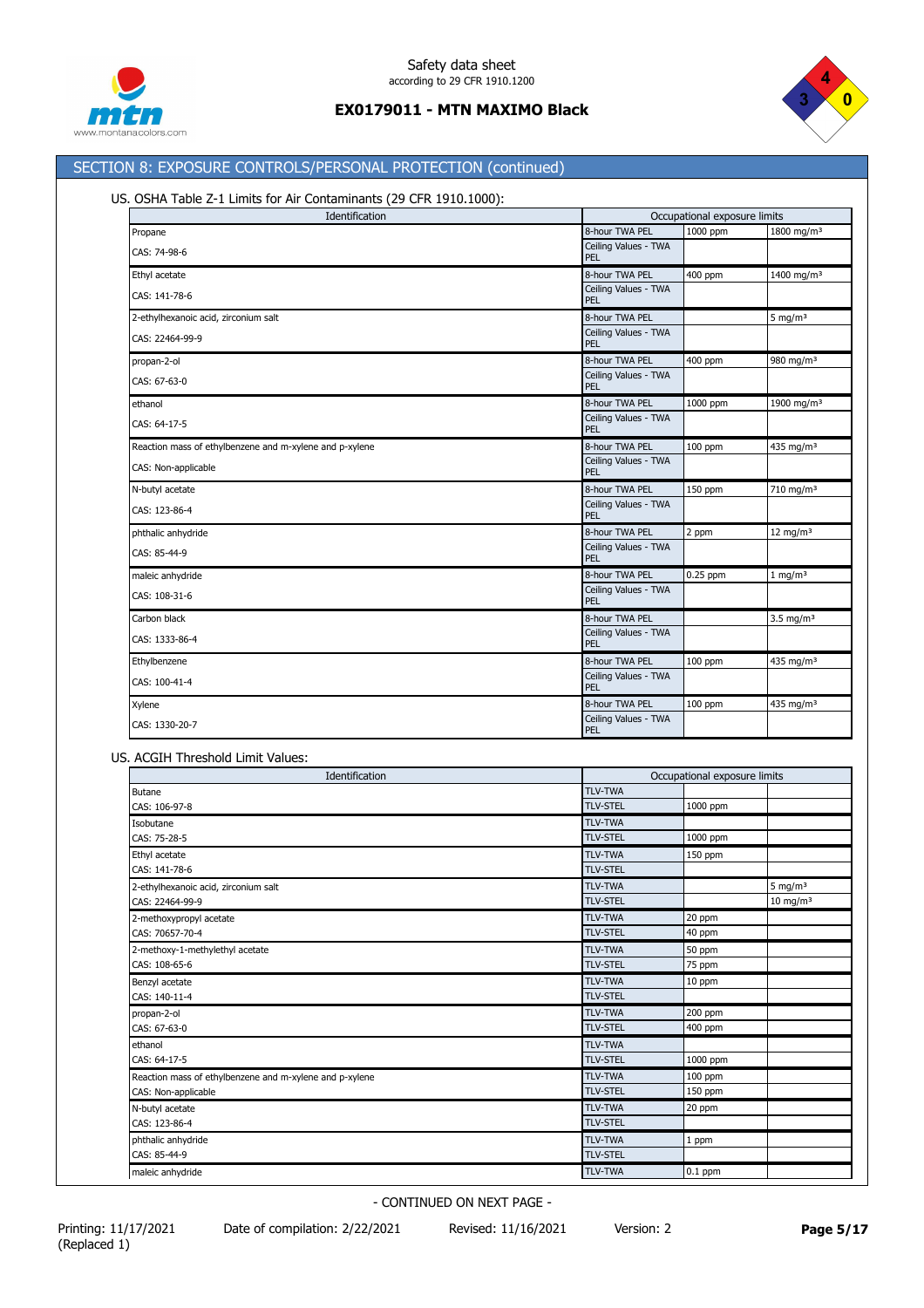



# SECTION 8: EXPOSURE CONTROLS/PERSONAL PROTECTION (continued)

# US. ACGIH Threshold Limit Values:

| Identification       |                 | Occupational exposure limits |                           |
|----------------------|-----------------|------------------------------|---------------------------|
| CAS: 108-31-6        | <b>TLV-STEL</b> |                              |                           |
| Quartz (RCS $<$ 1 %) | <b>TLV-TWA</b>  |                              | $0.025$ mg/m <sup>3</sup> |
| CAS: 14808-60-7      | <b>TLV-STEL</b> |                              |                           |
| Carbon black         | <b>TLV-TWA</b>  |                              | $3$ mg/m <sup>3</sup>     |
| CAS: 1333-86-4       | <b>TLV-STEL</b> |                              |                           |
| Ethylbenzene         | <b>TLV-TWA</b>  | 20 ppm                       |                           |
| CAS: 100-41-4        | <b>TLV-STEL</b> |                              |                           |
| Xylene               | <b>TLV-TWA</b>  | $100$ ppm                    |                           |
| CAS: 1330-20-7       | <b>TLV-STEL</b> | 150 ppm                      |                           |

# CALIFORNIA- TABLE AC-1 PERMISSIBLE EXPOSURE LIMITS FOR CHEMICAL CONTAMINANTS:

| Identification                                          |             | Occupational exposure limits |                          |  |
|---------------------------------------------------------|-------------|------------------------------|--------------------------|--|
| <b>Butane</b>                                           | PEL         | 800 ppm                      | 1900 mg/m <sup>3</sup>   |  |
| CAS: 106-97-8                                           | <b>STEL</b> |                              |                          |  |
| Propane                                                 | PEL         | 1000 ppm                     | 1800 mg/m <sup>3</sup>   |  |
| CAS: 74-98-6                                            | <b>STEL</b> |                              |                          |  |
| Ethyl acetate                                           | PEL         | 400 ppm                      | 1400 mg/m <sup>3</sup>   |  |
| CAS: 141-78-6                                           | <b>STEL</b> |                              |                          |  |
| 2-ethylhexanoic acid, zirconium salt                    | PEL         |                              | 5 mg/m $3$               |  |
| CAS: 22464-99-9                                         | <b>STEL</b> |                              | $10 \text{ mg/m}^3$      |  |
| Calcium Carbonate                                       | PEL         |                              |                          |  |
| CAS: 471-34-1                                           | <b>STEL</b> |                              |                          |  |
| 2-methoxy-1-methylethyl acetate                         | PEL         | 100 ppm                      | 541 mg/m <sup>3</sup>    |  |
| CAS: 108-65-6                                           | <b>STEL</b> | 811 ppm                      |                          |  |
| Benzyl acetate                                          | PEL         | 10 ppm                       | $61$ mg/m <sup>3</sup>   |  |
| CAS: 140-11-4                                           | <b>STEL</b> |                              |                          |  |
| propan-2-ol                                             | PEL         | 400 ppm                      | 980 mg/m <sup>3</sup>    |  |
| CAS: 67-63-0                                            | <b>STEL</b> | 500 ppm                      | 1225 mg/m <sup>3</sup>   |  |
| ethanol                                                 | PEL         | 1000 ppm                     | 1900 mg/m <sup>3</sup>   |  |
| CAS: 64-17-5                                            | <b>STEL</b> |                              |                          |  |
| Reaction mass of ethylbenzene and m-xylene and p-xylene | PEL         | 100 ppm                      | 435 mg/m <sup>3</sup>    |  |
| CAS: Non-applicable                                     | <b>STEL</b> | 150 ppm                      | 655 mg/m <sup>3</sup>    |  |
| N-butyl acetate                                         | PEL         | 150 ppm                      | 710 mg/m <sup>3</sup>    |  |
| CAS: 123-86-4                                           | <b>STEL</b> | 200 ppm                      | 950 mg/m $3$             |  |
| phthalic anhydride                                      | PEL         | 1 ppm                        | 6 mg/m $3$               |  |
| CAS: 85-44-9                                            | <b>STEL</b> |                              |                          |  |
| maleic anhydride                                        | PEL         | $0.1$ ppm                    | $0.4$ mg/m <sup>3</sup>  |  |
| CAS: 108-31-6                                           | <b>STEL</b> |                              |                          |  |
| Quartz (RCS $<$ 1 %)                                    | PEL         |                              | $0.05$ mg/m <sup>3</sup> |  |
| CAS: 14808-60-7                                         | <b>STEL</b> |                              |                          |  |
| Carbon black                                            | PEL         |                              | $3.5 \text{ mg/m}^3$     |  |
| CAS: 1333-86-4                                          | <b>STEL</b> |                              |                          |  |
| Ethylbenzene                                            | PEL         | 5 ppm                        | 22 mg/m $3$              |  |
| CAS: 100-41-4                                           | <b>STEL</b> | 30 ppm                       | 130 mg/m $3$             |  |
| Xylene                                                  | PEL         | 100 ppm                      | 435 mg/m <sup>3</sup>    |  |
| CAS: 1330-20-7                                          | <b>STEL</b> | 150 ppm                      | 655 mg/m <sup>3</sup>    |  |

#### **Biological limit values:**

Biological Exposure Indices (BEIs®) - ACGIH

| Identification                                                                 | <b>BEIs®</b>      | Determinant                                                  | Sampling Time                      |
|--------------------------------------------------------------------------------|-------------------|--------------------------------------------------------------|------------------------------------|
| propan-2-ol<br>CAS: 67-63-0                                                    | $40 \text{ mg/L}$ | Acetone in urine                                             | End of shift at end of<br>workweek |
| Reaction mass of ethylbenzene and m-xylene and p-xylene<br>CAS: Non-applicable | 1500 mg/g (NULL)  | Methylhippuric acids in<br>urine                             | End of shift                       |
| Ethylbenzene<br>CAS: 100-41-4                                                  | 150 mg/g (NULL)   | Sum of mandelic acid<br>and phenylglyoxylic<br>acid in urine | End of shift                       |
| Xylene<br>CAS: 1330-20-7                                                       | 1500 mg/g (NULL)  | Methylhippuric acids in<br>urine                             | End of shift                       |

# **8.2 Appropriate engineering controls:**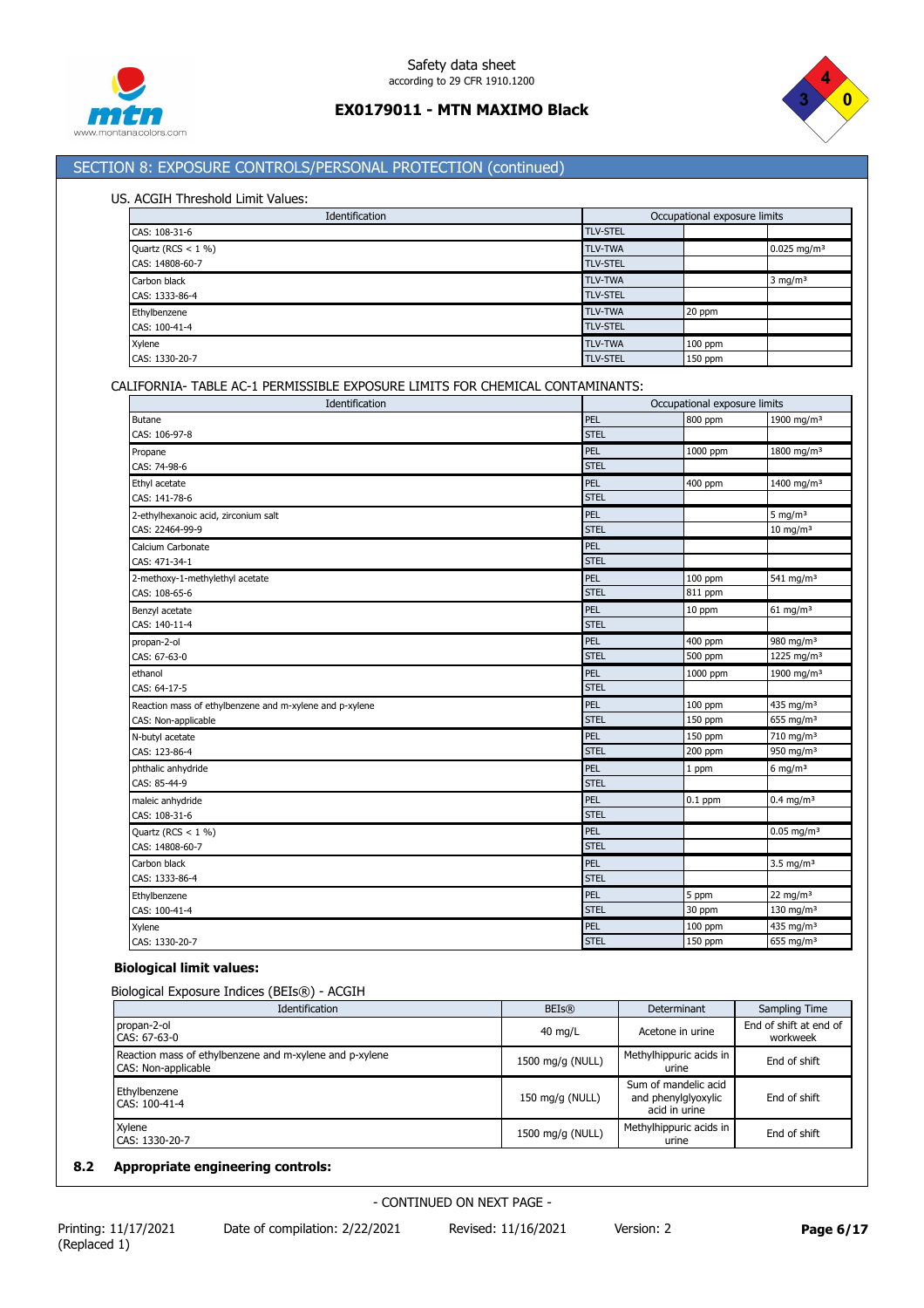



# SECTION 8: EXPOSURE CONTROLS/PERSONAL PROTECTION (continued)

#### A.- Individual protection measures, such as personal protective equipment

As a preventative measure it is recommended to use basic Personal Protection Equipment. For more information on Personal Protection Equipment (storage, use, cleaning, maintenance, class of protection,…) consult the information leaflet provided by the manufacturer. For more information see subsection 7.1. All information contained herein is a recommendation, the information on clothing performance must be combined with professional judgment, and a clear understanding of the clothing application, to provide the best protection to the worker. All chemical protective clothing use must be based on a hazard assessment to determine the risks for exposure to chemicals and other hazards. Conduct hazard assessments in accordance with 29 CFR 1910.132.

B.- Respiratory protection

| Pictogram                                                                                        | <b>PPE</b>                                   | Remarks                                                                                                                                                                                                                            |
|--------------------------------------------------------------------------------------------------|----------------------------------------------|------------------------------------------------------------------------------------------------------------------------------------------------------------------------------------------------------------------------------------|
| $\begin{pmatrix} 1 \\ 1 \\ 1 \\ 1 \end{pmatrix}$<br>Mandatory<br>respiratory tract<br>protection | Filter mask for gases, vapours and particles | Replace when an increase in resistence to breathing is observed and/or a smell or<br>taste of the contaminant is detected. Use respirator in accordance with<br>manufacturer's use limitations and OSHA standard 1910.134 (29CFR). |

### C.- Specific protection for the hands

| Pictogram                                   | <b>PPE</b>                                                                                                                                 | Remarks                                                                                                                                                                                                                                                                                                     |
|---------------------------------------------|--------------------------------------------------------------------------------------------------------------------------------------------|-------------------------------------------------------------------------------------------------------------------------------------------------------------------------------------------------------------------------------------------------------------------------------------------------------------|
| <b>RAND</b><br>Mandatory hand<br>protection | Chemical protective gloves (Material: Linear low<br>-density polyethylene (LLDPE), Breakthrough<br>time: $> 480$ min, Thickness: 0.062 mm) | The Breakthrough Time indicated by the manufacturer must exceed the period<br>during which the product is being used. Do not use protective creams after the<br>product has come into contact with skin. Use gloves in accordance with<br>manufacturer's use limitations and OSHA standard 1910.138 (29CFR) |

As the product is a mixture of several substances, the resistance of the glove material can not be calculated in advance with total reliability and has therefore to be checked prior to the application.

# D.- Ocular and facial protection

| Pictogram                    | <b>PPE</b>  | Remarks                                                                                                                                                                                                                           |
|------------------------------|-------------|-----------------------------------------------------------------------------------------------------------------------------------------------------------------------------------------------------------------------------------|
| Mandatory face<br>protection | Face shield | Clean daily and disinfect periodically according to the manufacturer's instructions.<br>Use if there is a risk of splashing. Use this PPE in accordance with manufacturer's<br>use limitations and OSHA standard 1910.133 (29CFR) |

### E.- Bodily protection

| Pictogram                                               | <b>PPE</b>                                                                                                | Remarks                                                                                        |
|---------------------------------------------------------|-----------------------------------------------------------------------------------------------------------|------------------------------------------------------------------------------------------------|
| $\bm{\Lambda}$<br>Mandatory complete<br>body protection | Disposable clothing for protection against<br>chemical risks, with antistatic and fireproof<br>properties | For professional use only. Clean periodically according to the manufacturer's<br>instructions. |
| VF)<br>Mandatory foot<br>protection                     | Safety footwear for protection against chemical<br>risk, with antistatic and heat resistant properties    | Replace boots at any sign of deterioration.                                                    |

#### F.- Additional emergency measures

| Emergency measure | <b>Standards</b>                                | Emergency measure                  | <b>Standards</b>                               |
|-------------------|-------------------------------------------------|------------------------------------|------------------------------------------------|
| AV.               | ANSI Z358-1<br>ISO 3864-1:2011, ISO 3864-4:2011 | $\bullet$<br>.<br>1111111<br>Hilli | DIN 12 899<br>ISO 3864-1:2011, ISO 3864-4:2011 |
| Emergency shower  |                                                 | Eyewash stations                   |                                                |

### **Environmental exposure controls:**

In accordance with the community legislation for the protection of the environment it is recommended to avoid environmental spillage of both the product and its container. For additional information see subsection 7.1.D

# **National volatile organic compound emission standards (40 CFR Part 59):**

V.O.C. (Subpart C - Consumer): 68.85 % weight

V.O.C. (Coatings) at 68 ºF: 554.27 kg/m³ (554.27 g/L)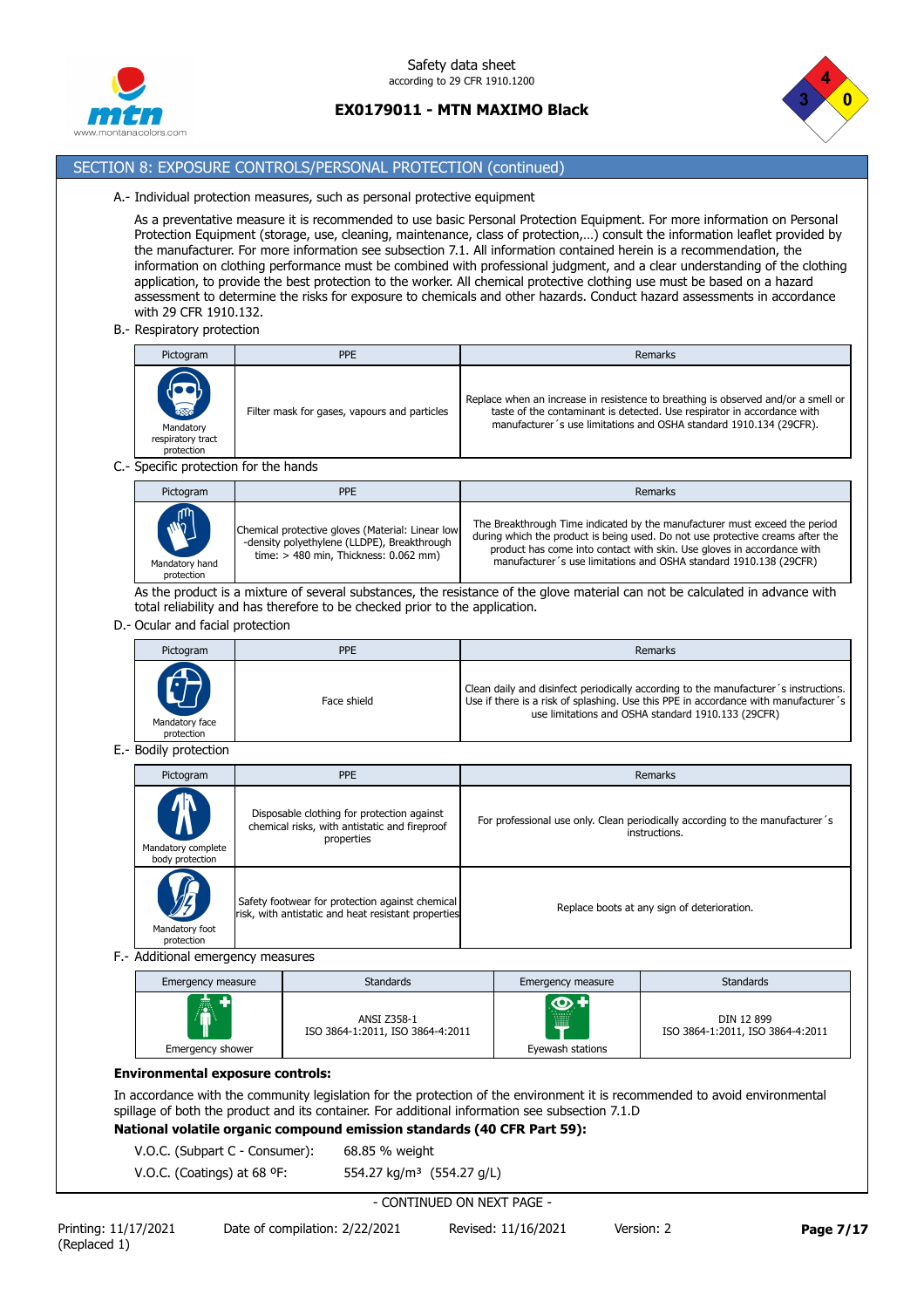



|     | SECTION 9: PHYSICAL AND CHEMICAL PROPERTIES                                                        |                       |
|-----|----------------------------------------------------------------------------------------------------|-----------------------|
| 9.1 | Information on basic physical and chemical properties:                                             |                       |
|     | For complete information see the product datasheet.                                                |                       |
|     | Appearance:                                                                                        |                       |
|     | Physical state at 68 °F:                                                                           | Aerosol               |
|     | Appearance:                                                                                        | Not available         |
|     | Color:                                                                                             | <b>Black</b>          |
|     | Odor:                                                                                              | Not available         |
|     | Odour threshold:                                                                                   | Non-applicable *      |
|     | <b>Volatility:</b>                                                                                 |                       |
|     | Boiling point at atmospheric pressure:                                                             | 31 ºF (Propellant)    |
|     | Vapour pressure at 68 °F:                                                                          | Non-applicable *      |
|     | Vapour pressure at 122 °F:                                                                         | <300000 Pa (300 kPa)  |
|     | Evaporation rate at 68 °F:                                                                         | Non-applicable *      |
|     | <b>Product description:</b>                                                                        |                       |
|     | Density at 68 °F:                                                                                  | 805 kg/m <sup>3</sup> |
|     | Relative density at 68 °F:                                                                         | 0.805                 |
|     | Dynamic viscosity at 68 °F:                                                                        | Non-applicable *      |
|     | Kinematic viscosity at 68 °F:                                                                      | Non-applicable *      |
|     | Kinematic viscosity at 104 °F:                                                                     | Non-applicable *      |
|     | Concentration:                                                                                     | Non-applicable *      |
|     | pH:                                                                                                | Non-applicable *      |
|     | Vapour density at 68 °F:                                                                           | Non-applicable *      |
|     | Partition coefficient n-octanol/water 68 °F:                                                       | Non-applicable *      |
|     | Solubility in water at 68 °F:                                                                      | Non-applicable *      |
|     | Solubility properties:                                                                             | Non-applicable *      |
|     | Decomposition temperature:                                                                         | Non-applicable *      |
|     | Melting point/freezing point:                                                                      | Non-applicable *      |
|     | Recipient pressure:                                                                                | Non-applicable *      |
|     | <b>Flammability:</b>                                                                               |                       |
|     | Flash Point:                                                                                       | Non-applicable        |
|     | Flammability (solid, gas):                                                                         | Non-applicable *      |
|     | Autoignition temperature:                                                                          | 689 ºF (Propellant)   |
|     | Lower flammability limit:                                                                          | Non-applicable *      |
|     | Upper flammability limit:                                                                          | Non-applicable *      |
|     | <b>Particle characteristics:</b>                                                                   |                       |
|     | Median equivalent diameter:                                                                        | Non-applicable        |
| 9.2 | <b>Other information:</b>                                                                          |                       |
|     | Information with regard to physical hazard classes:                                                |                       |
|     | Explosive properties:                                                                              | Non-applicable *      |
|     | Oxidising properties:                                                                              | Non-applicable *      |
|     | Corrosive to metals:                                                                               | Non-applicable *      |
|     | Heat of combustion:                                                                                | Non-applicable *      |
|     | Aerosols-total percentage (by mass) of flammable<br>components:                                    | Non-applicable *      |
|     | *Not relevant due to the nature of the product, not providing information property of its hazards. |                       |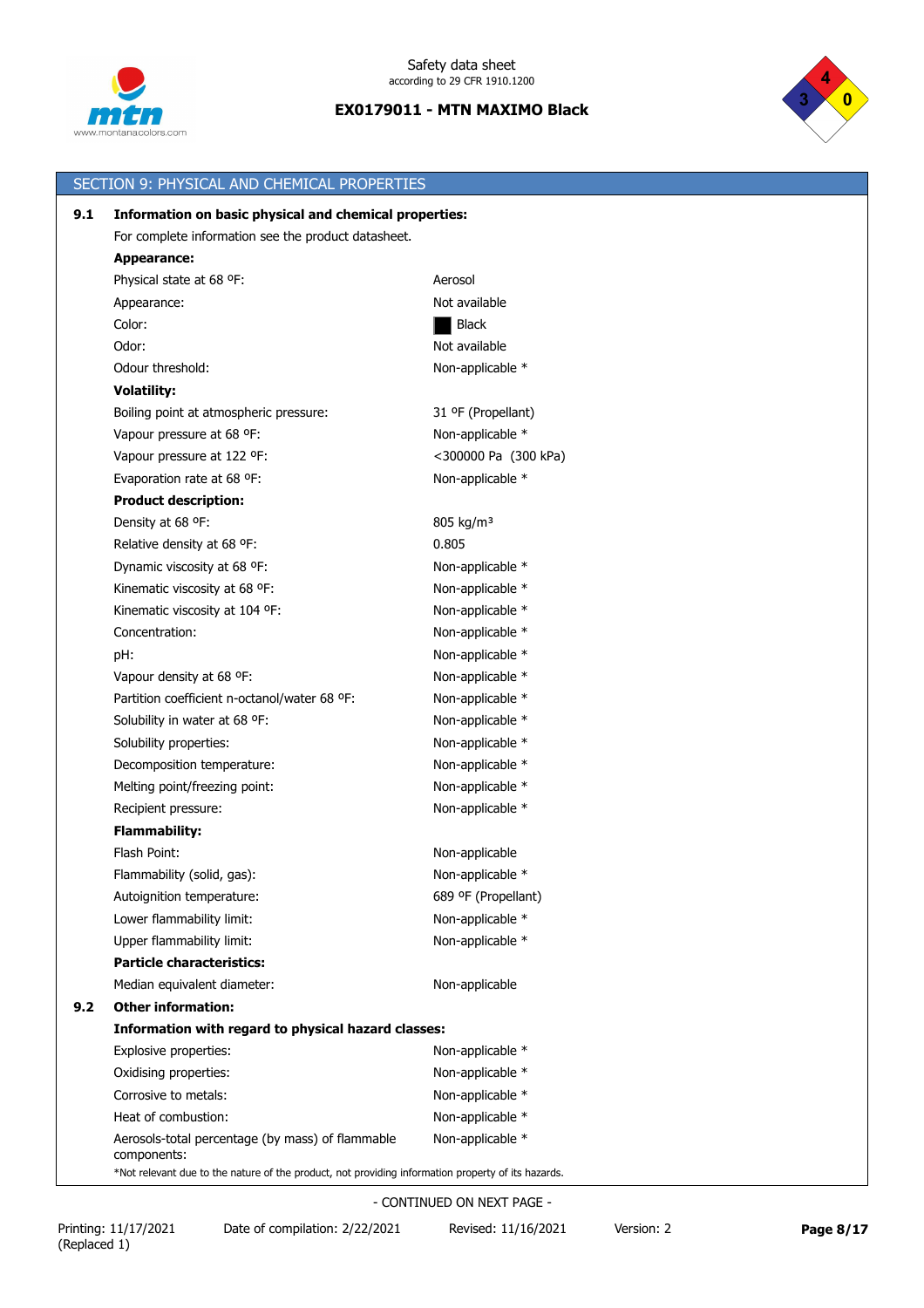



### SECTION 9: PHYSICAL AND CHEMICAL PROPERTIES (continued)

### **Other safety characteristics:**

Surface tension at 68 °F: Non-applicable \*

Refraction index: Non-applicable \*

\*Not relevant due to the nature of the product, not providing information property of its hazards.

# SECTION 10: STABILITY AND REACTIVITY

### **10.1 Reactivity:**

No hazardous reactions are expected because the product is stable under recommended storage conditions. See section 7.

### **10.2 Chemical stability:**

Chemically stable under the conditions of storage, handling and use.

### **10.3 Possibility of hazardous reactions:**

Under the specified conditions, hazardous reactions that lead to excessive temperatures or pressure are not expected.

### **10.4 Conditions to avoid:**

Applicable for handling and storage at room temperature:

| $\sim$<br>$\cdots$<br>Shock and<br>friction | with air<br>Contact | e in temperature<br>rease. | Sunliaht                     | Humidity          |
|---------------------------------------------|---------------------|----------------------------|------------------------------|-------------------|
| Not applicable                              | applicable<br>Not   | Risk<br>combustion<br>Οl   | <br>1 direct impact<br>Avoid | No.<br>applicable |
|                                             |                     |                            |                              |                   |

# **10.5 Incompatible materials:**

| Acids                    | Water             | materials<br>Oxidisina | Combustible materials | Others                                           |
|--------------------------|-------------------|------------------------|-----------------------|--------------------------------------------------|
| Avoig<br>acids<br>strona | Not<br>applicable | Avoid                  | Not<br>: applicable   | Avo<br>bases<br>alkalis<br>strona<br>$\sim$<br>u |

#### **10.6 Hazardous decomposition products:**

See subsection 10.3, 10.4 and 10.5 to find out the specific decomposition products. Depending on the decomposition conditions, complex mixtures of chemical substances can be released: carbon dioxide (CO2), carbon monoxide and other organic compounds.

# SECTION 11: TOXICOLOGICAL INFORMATION

#### **11.1 Information on toxicological effects:**

The experimental information related to the toxicological properties of the product itself is not available

### **Dangerous health implications:**

In case of exposure that is repetitive, prolonged or at concentrations higher than recommended by the occupational exposure limits, it may result in adverse effects on health depending on the means of exposure:

- A- Ingestion (acute effect):
	- Acute toxicity : Based on available data, the classification criteria are not met, as it does not contain substances classified as dangerous for consumption. For more information see section 3.
	- Corrosivity/Irritability: Based on available data, the classification criteria are not met, however it does contain substances classified as dangerous for this effect. For more information see section 3.
- B- Inhalation (acute effect):
	- Acute toxicity : Based on available data, the classification criteria are not met, however, it contains substances classified
	- as dangerous for inhalation. For more information see section 3.
	- Corrosivity/Irritability: Based on available data, the classification criteria are not met, however, it contains substances classified as dangerous for inhalation. For more information see section 3.
- C- Contact with the skin and the eyes (acute effect):
	- Contact with the skin: Based on available data, the classification criteria are not met, however, it contains substances classified as dangerous for skin contact. For more information see section 3.
	- Contact with the eyes: Produces eye damage after contact.
- D- CMR effects (carcinogenicity, mutagenicity and toxicity to reproduction):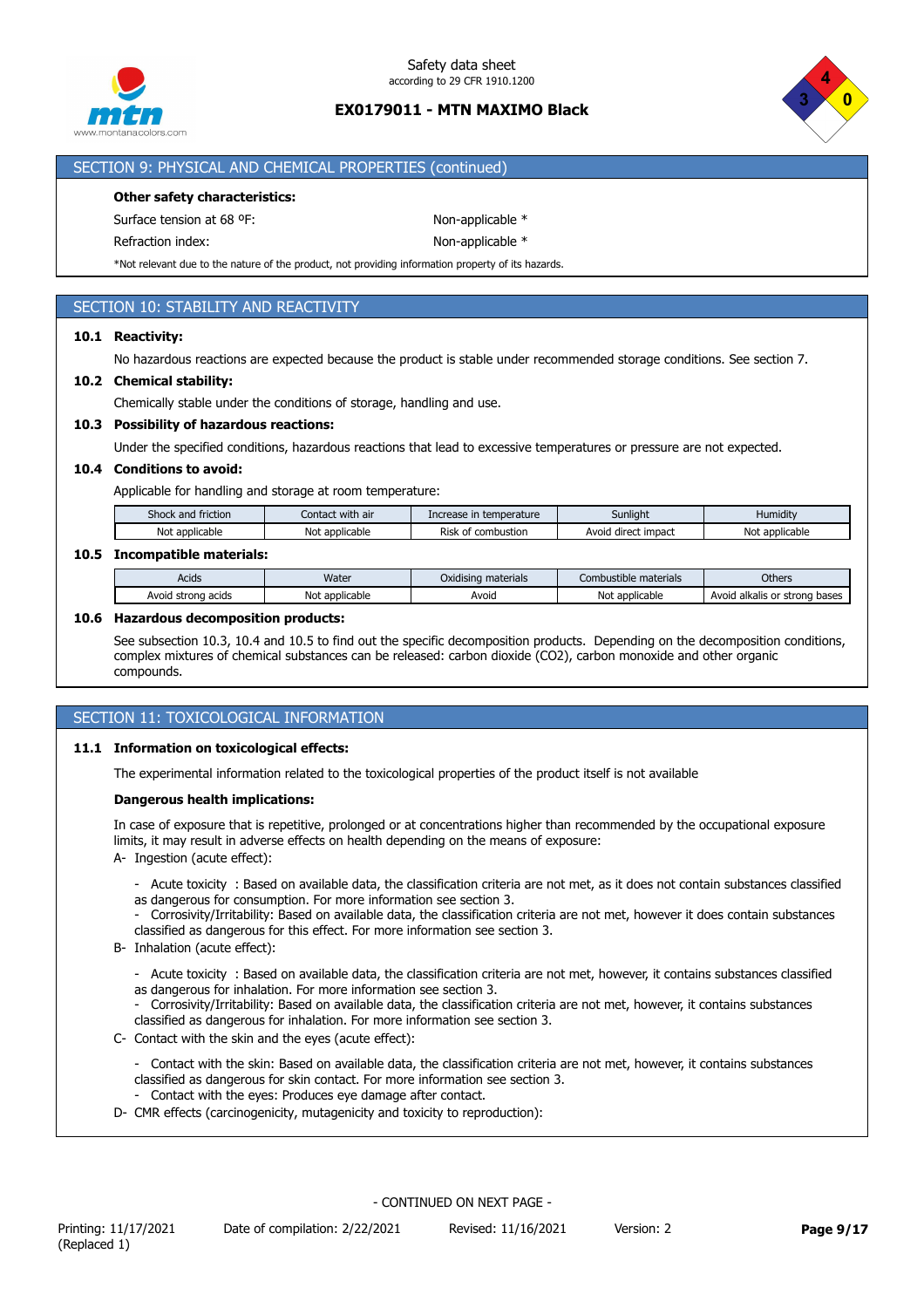



### SECTION 11: TOXICOLOGICAL INFORMATION (continued)

- Carcinogenicity: Exposure to this product can cause cancer. For more specific information on the possible health effects see section 2.

 IARC: Cobalt bis(2-ethylhexanoate) (2B); Hydrocarbons, C9-C11,n-alkanes, iso-alkanes, cyclics, <2% aromatics (3); Benzyl acetate (3); propan-2-ol (3); ethanol (1); Reaction mass of ethylbenzene and m-xylene and p-xylene (3); Carbon black (2B); Ethylbenzene (2B); Xylene (3)

- Mutagenicity: Based on available data, the classification criteria are not met, as it does not contain substances classified as dangerous for this effect. For more information see section 3.

- Reproductive toxicity: May damage fertility or the unborn child

E- Sensitizing effects:

- Respiratory: Based on available data, the classification criteria are not met, as it does not contain substances classified as dangerous with sensitising effects. For more information see section 3.

- Cutaneous: Prolonged contact with the skin can result in episodes of allergic contact dermatitis.

F- Specific target organ toxicity (STOT) - single exposure:

Exposure in high concentration can cause a breakdown in the central nervous system causing headache, dizziness, vertigo, nausea, vomiting, confusion, and in serious cases, loss of consciousness.

G- Specific target organ toxicity (STOT)-repeated exposure:

- Specific target organ toxicity (STOT)-repeated exposure: Based on available data, the classification criteria are not met, however, it does contain substances which are classified as dangerous due to repetitive exposure. For more information see section 3.

- Skin: Based on available data, the classification criteria are not met, as it does not contain substances classified as dangerous for this effect. For more information see section 3.

H- Aspiration hazard:

Based on available data, the classification criteria are not met, however it does contain substances classified as dangerous for this effect. For more information see section 3.

#### **Other information:**

### **Specific toxicology information on the substances:**

| Identification                                                       |                 | Acute toxicity       | Genus  |
|----------------------------------------------------------------------|-----------------|----------------------|--------|
| <b>Butane</b>                                                        | LD50 oral       | >5000 mg/kg          |        |
| CAS: 106-97-8                                                        | LD50 dermal     | >5000 mg/kg          |        |
|                                                                      | LC50 inhalation | 658 mg/L (4 h)       | Rat    |
| Propane                                                              | LD50 oral       | >5000 mg/kg          |        |
| CAS: 74-98-6                                                         | LD50 dermal     | >5000 mg/kg          |        |
|                                                                      | LC50 inhalation | >5 mg/L (4 h)        |        |
| Isobutane                                                            | LD50 oral       | >5000 mg/kg          |        |
| CAS: 75-28-5                                                         | LD50 dermal     | >5000 mg/kg          |        |
|                                                                      | LC50 inhalation | >5 mg/L (4 h)        |        |
| Ethyl acetate                                                        | LD50 oral       | 4100 mg/kg           | Rat    |
| CAS: 141-78-6                                                        | LD50 dermal     | 20000 mg/kg          | Rabbit |
|                                                                      | LC50 inhalation | $>20$ mg/L (4 h)     |        |
| Hydrocarbons, C9-C11, n-alkanes, iso-alkanes, cyclics, <2% aromatics | LD50 oral       | 5100 mg/kg           | Rat    |
| CAS: 64742-48-9                                                      | LD50 dermal     | >5000 mg/kg          |        |
|                                                                      | LC50 inhalation | $>20$ mg/L (4 h)     |        |
| 2-methoxy-1-methylethyl acetate                                      | LD50 oral       | 8532 mg/kg           | Rat    |
| CAS: 108-65-6                                                        | LD50 dermal     | 5100 mg/kg           | Rat    |
|                                                                      | LC50 inhalation | 30 mg/L (4 h)        | Rat    |
| Reaction mass of ethylbenzene and m-xylene and p-xylene              | LD50 oral       | 5627 mg/kg           | Mouse  |
| CAS: Non-applicable                                                  | LD50 dermal     | 1100 mg/kg           | Rat    |
|                                                                      | LC50 inhalation | 11 mg/L (4 h) (ATEi) |        |
| N-butyl acetate                                                      | LD50 oral       | 12789 mg/kg          | Rat    |
| CAS: 123-86-4                                                        | LD50 dermal     | 14112 mg/kg          | Rabbit |
|                                                                      | LC50 inhalation | 23.4 mg/L (4 h)      | Rat    |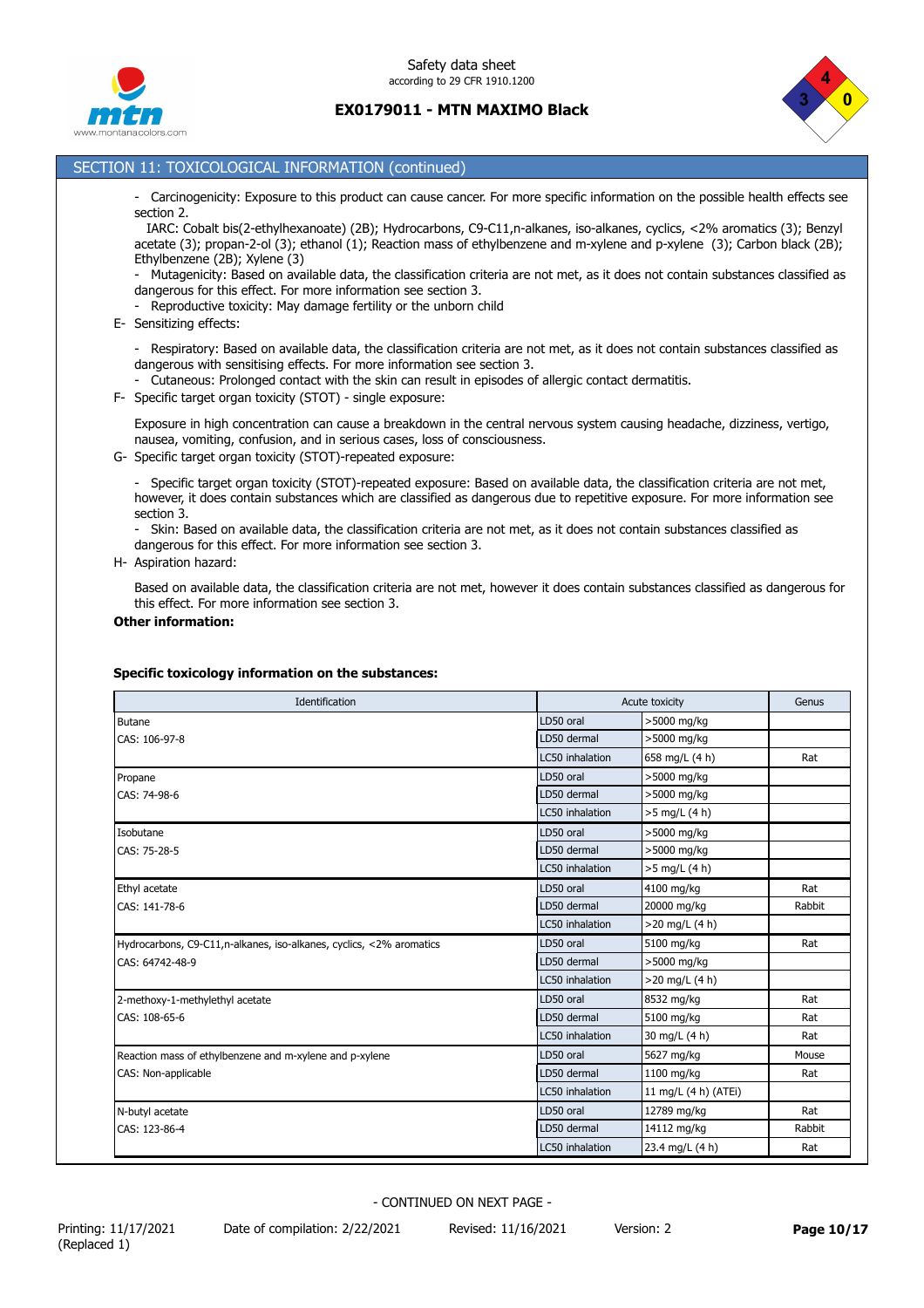



# SECTION 11: TOXICOLOGICAL INFORMATION (continued)

| Identification                                                                                                                                                   |                 | Acute toxicity  | Genus  |
|------------------------------------------------------------------------------------------------------------------------------------------------------------------|-----------------|-----------------|--------|
| Carbon black                                                                                                                                                     | LD50 oral       | >5000 mg/kg     |        |
| CAS: 1333-86-4                                                                                                                                                   | LD50 dermal     | >5000 mg/kg     |        |
|                                                                                                                                                                  | LC50 inhalation | $>5$ mg/L (4 h) |        |
| 2-ethylhexanoic acid, zirconium salt                                                                                                                             | LD50 oral       | 2043 mg/kg      | Rat    |
| CAS: 22464-99-9                                                                                                                                                  | LD50 dermal     | >5000 mg/kg     |        |
|                                                                                                                                                                  | LC50 inhalation | $>5$ mg/L       |        |
| Reaction mass of: N,N-Ethane-1,2-diylbis(decanamide)/12-Hydroxy-N-[2-[1-oxydecyl)<br>amino]ethyl]octadecanamide/N,N-Ethane-1,2-diylbis(12-hydroxyoctadecanamide) | LD50 oral       | 5100 mg/kg      | Rat    |
| CAS: Non-applicable                                                                                                                                              | LD50 dermal     | >5000 mg/kg     |        |
|                                                                                                                                                                  | LC50 inhalation | $>5$ mg/L       |        |
| Ethylbenzene                                                                                                                                                     | LD50 oral       | 3500 mg/kg      | Rat    |
| CAS: 100-41-4                                                                                                                                                    | LD50 dermal     | 15354 mg/kg     | Rabbit |
|                                                                                                                                                                  | LC50 inhalation | 17.2 mg/L (4 h) | Rat    |
| Cobalt bis(2-ethylhexanoate)                                                                                                                                     | LD50 oral       | >5000 mg/kg     |        |
| CAS: 136-52-7                                                                                                                                                    | LD50 dermal     | >5000 mg/kg     |        |
|                                                                                                                                                                  | LC50 inhalation | $>5$ mg/L       |        |

# SECTION 12: ECOLOGICAL INFORMATION

The experimental information related to the eco-toxicological properties of the product itself is not available

# **12.1 Ecotoxicity (aquatic and terrestrial, where available):**

# **Acute toxicity:**

| Identification                  |             | Concentration    | <b>Species</b>          | Genus      |
|---------------------------------|-------------|------------------|-------------------------|------------|
| N-butyl acetate                 | <b>LC50</b> | Non-applicable   |                         |            |
| CAS: 123-86-4                   | <b>EC50</b> | Non-applicable   |                         |            |
|                                 | <b>EC50</b> | 675 mg/L (72 h)  | Scenedesmus subspicatus | Algae      |
| Ethyl acetate                   | <b>LC50</b> | 230 mg/L (96 h)  | Pimephales promelas     | Fish       |
| CAS: 141-78-6                   | <b>EC50</b> | 717 mg/L (48 h)  | Daphnia magna           | Crustacean |
|                                 | <b>EC50</b> | 3300 mg/L (48 h) | Scenedesmus subspicatus | Algae      |
| 2-methoxy-1-methylethyl acetate | <b>LC50</b> | 161 mg/L (96 h)  | Pimephales promelas     | Fish       |
| CAS: 108-65-6                   | <b>EC50</b> | 481 mg/L (48 h)  | Daphnia sp.             | Crustacean |
|                                 | <b>EC50</b> | Non-applicable   |                         |            |
| Carbon black                    | <b>LC50</b> | 1000 mg/L (96 h) | Brachydanio rerio       | Fish       |
| CAS: 1333-86-4                  | <b>EC50</b> | 5600 mg/L (24 h) | Daphnia magna           | Crustacean |
|                                 | <b>EC50</b> | Non-applicable   |                         |            |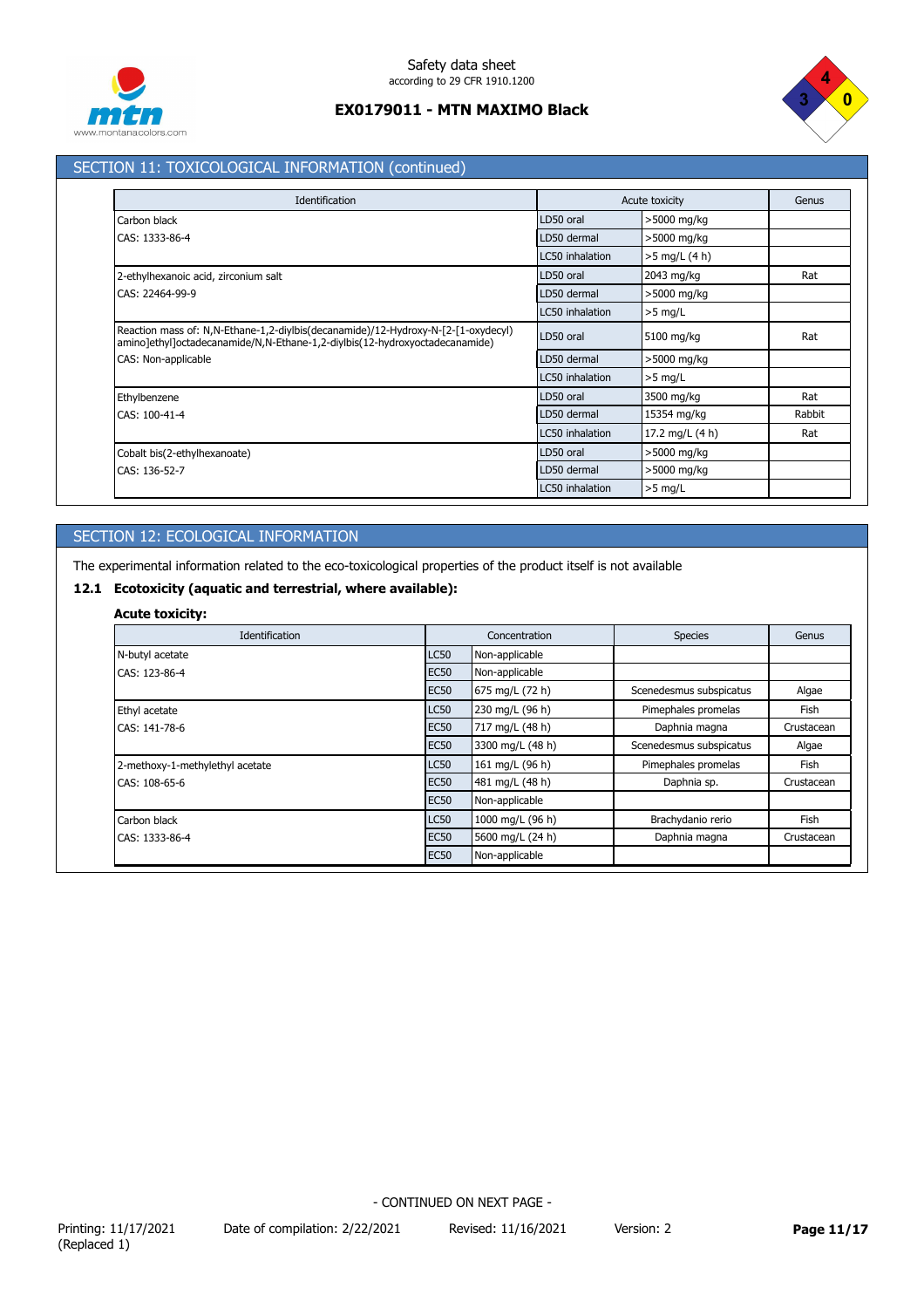



# SECTION 12: ECOLOGICAL INFORMATION (continued)

| Identification                                          |             | Concentration    | <b>Species</b>      | Genus      |
|---------------------------------------------------------|-------------|------------------|---------------------|------------|
| 2-ethylhexanoic acid, zirconium salt                    | <b>LC50</b> | 270 mg/L (96 h)  | N/A                 | Fish       |
| CAS: 22464-99-9                                         | <b>EC50</b> | Non-applicable   |                     |            |
|                                                         | <b>EC50</b> | Non-applicable   |                     |            |
| Ethylbenzene                                            | <b>LC50</b> | 42.3 mg/L (96 h) | Pimephales promelas | Fish       |
| CAS: 100-41-4                                           | <b>EC50</b> | 75 mg/L (48 h)   | Daphnia magna       | Crustacean |
|                                                         | <b>EC50</b> | 63 mg/L (3 h)    | Chlorella vulgaris  | Algae      |
| <b>Chronic toxicity:</b>                                |             |                  |                     |            |
| Identification                                          |             | Concentration    | <b>Species</b>      | Genus      |
| N-butyl acetate                                         | <b>NOEC</b> | Non-applicable   |                     |            |
| CAS: 123-86-4                                           | <b>NOEC</b> | 23.2 mg/L        | Daphnia magna       | Crustacean |
| Ethyl acetate                                           | <b>NOEC</b> | 9.65 mg/L        | Pimephales promelas | Fish       |
| CAS: 141-78-6                                           | <b>NOEC</b> | $2.4$ mg/L       | Daphnia magna       | Crustacean |
| 2-methoxy-1-methylethyl acetate                         | <b>NOEC</b> | 47.5 mg/L        | Oryzias latipes     | Fish       |
| CAS: 108-65-6                                           | <b>NOEC</b> | 100 mg/L         | Daphnia magna       | Crustacean |
| Reaction mass of ethylbenzene and m-xylene and p-xylene | <b>NOEC</b> | $1.3$ mg/L       | Oncorhynchus mykiss | Fish       |
| CAS: Non-applicable                                     | <b>NOEC</b> | 1.17 mg/L        | Ceriodaphnia dubia  | Crustacean |
| 2-ethylhexanoic acid, zirconium salt                    | <b>NOEC</b> | Non-applicable   |                     |            |
| CAS: 22464-99-9                                         | <b>NOEC</b> | 25 mg/L          | Daphnia magna       | Crustacean |
| Ethylbenzene                                            | <b>NOEC</b> | Non-applicable   |                     |            |
| CAS: 100-41-4                                           | <b>NOEC</b> | $0.96$ mg/L      | Ceriodaphnia dubia  | Crustacean |
| Cobalt bis(2-ethylhexanoate)                            | <b>NOEC</b> | $0.21$ mg/L      | Pimephales promelas | Fish       |
| CAS: 136-52-7                                           | <b>NOEC</b> | 0.1697 mg/L      | Aeolosoma sp.       | Crustacean |

# **12.2 Persistence and degradability:**

| Identification                  | Degradability    |                 | Biodegradability |                |
|---------------------------------|------------------|-----------------|------------------|----------------|
| N-butyl acetate                 | BOD <sub>5</sub> | Non-applicable  | Concentration    | Non-applicable |
| CAS: 123-86-4                   | <b>COD</b>       | Non-applicable  | Period           | 5 days         |
|                                 | BOD5/COD         | Non-applicable  | % Biodegradable  | 84 %           |
| Ethyl acetate                   | BOD <sub>5</sub> | l.36 g O2/g     | Concentration    | 100 mg/L       |
| CAS: 141-78-6                   | <b>COD</b>       | $1.69$ q $O2/q$ | Period           | 14 days        |
|                                 | BOD5/COD         | $\mathsf{I}0.8$ | % Biodegradable  | 83 %           |
| 2-methoxy-1-methylethyl acetate | BOD <sub>5</sub> | Non-applicable  | Concentration    | 785 mg/L       |
| CAS: 108-65-6                   | <b>COD</b>       | Non-applicable  | Period           | 8 days         |
|                                 | BOD5/COD         | Non-applicable  | % Biodegradable  | 100 %          |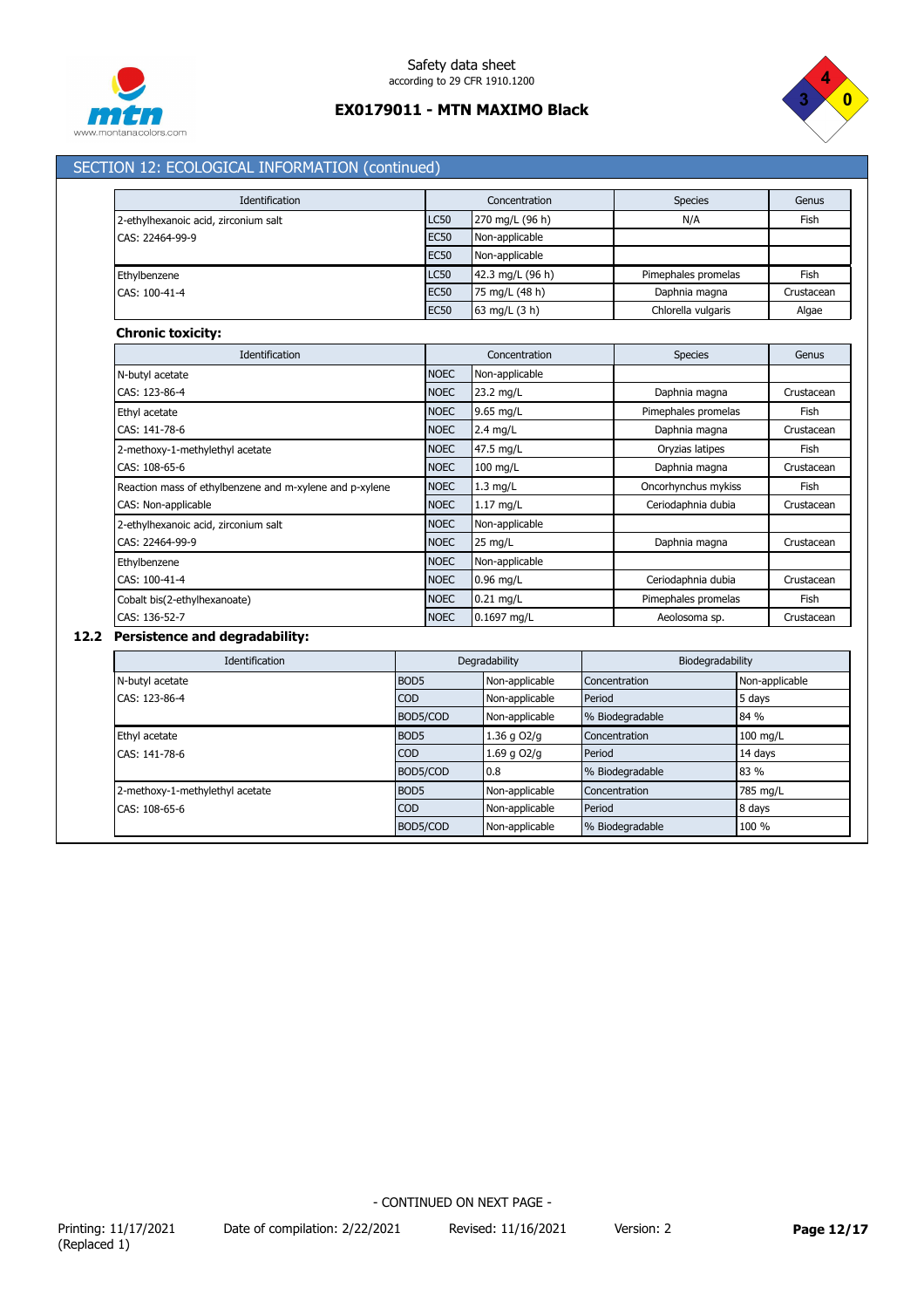



# SECTION 12: ECOLOGICAL INFORMATION (continued)

| Identification                                                              | Degradability    |                | Biodegradability |                   |
|-----------------------------------------------------------------------------|------------------|----------------|------------------|-------------------|
| Hydrocarbons, C9-C11,n-alkanes, iso-alkanes, cyclics, <2% BOD5<br>aromatics |                  | Non-applicable | Concentration    | Non-applicable    |
| CAS: 64742-48-9                                                             | <b>COD</b>       | Non-applicable | Period           | 28 days           |
|                                                                             | BOD5/COD         | Non-applicable | % Biodegradable  | 80 %              |
| 2-ethylhexanoic acid, zirconium salt                                        | BOD <sub>5</sub> | Non-applicable | Concentration    | $20 \text{ mg/L}$ |
| CAS: 22464-99-9                                                             | <b>COD</b>       | Non-applicable | Period           | 28 days           |
|                                                                             | BOD5/COD         | Non-applicable | % Biodegradable  | 99 %              |
| Ethylbenzene                                                                | BOD <sub>5</sub> | Non-applicable | Concentration    | $100$ mg/L        |
| CAS: 100-41-4                                                               | <b>COD</b>       | Non-applicable | Period           | 14 days           |
|                                                                             | BOD5/COD         | Non-applicable | % Biodegradable  | 90 %              |

# **12.3 Bioaccumulative potential:**

| Identification                                          |            | Bioaccumulation potential |
|---------------------------------------------------------|------------|---------------------------|
| N-butyl acetate                                         | <b>BCF</b> | 4                         |
| CAS: 123-86-4                                           | Pow Log    | 1.78                      |
|                                                         | Potential  | Low                       |
| Ethyl acetate                                           | <b>BCF</b> | 30                        |
| CAS: 141-78-6                                           | Pow Log    | 0.73                      |
|                                                         | Potential  | Moderate                  |
| <b>Butane</b>                                           | <b>BCF</b> | 33                        |
| CAS: 106-97-8                                           | Pow Log    | 2.89                      |
|                                                         | Potential  | Moderate                  |
| Propane                                                 | <b>BCF</b> | 13                        |
| CAS: 74-98-6                                            | Pow Log    | 2.86                      |
|                                                         | Potential  | Low                       |
| Isobutane                                               | <b>BCF</b> | 27                        |
| CAS: 75-28-5                                            | Pow Log    | 2.76                      |
|                                                         | Potential  | Low                       |
| 2-methoxy-1-methylethyl acetate                         | <b>BCF</b> | $\mathbf{1}$              |
| CAS: 108-65-6                                           | Pow Log    | 0.43                      |
|                                                         | Potential  | Low                       |
| Reaction mass of ethylbenzene and m-xylene and p-xylene | <b>BCF</b> | 9                         |
| CAS: Non-applicable                                     | Pow Log    | 2.77                      |
|                                                         | Potential  | Low                       |
| 2-ethylhexanoic acid, zirconium salt                    | <b>BCF</b> |                           |
| CAS: 22464-99-9                                         | Pow Log    | 2.96                      |
|                                                         | Potential  |                           |

Printing: 11/17/2021 Date of compilation: 2/22/2021 Revised: 11/16/2021 Version: 2 **Page 13/17** (Replaced 1)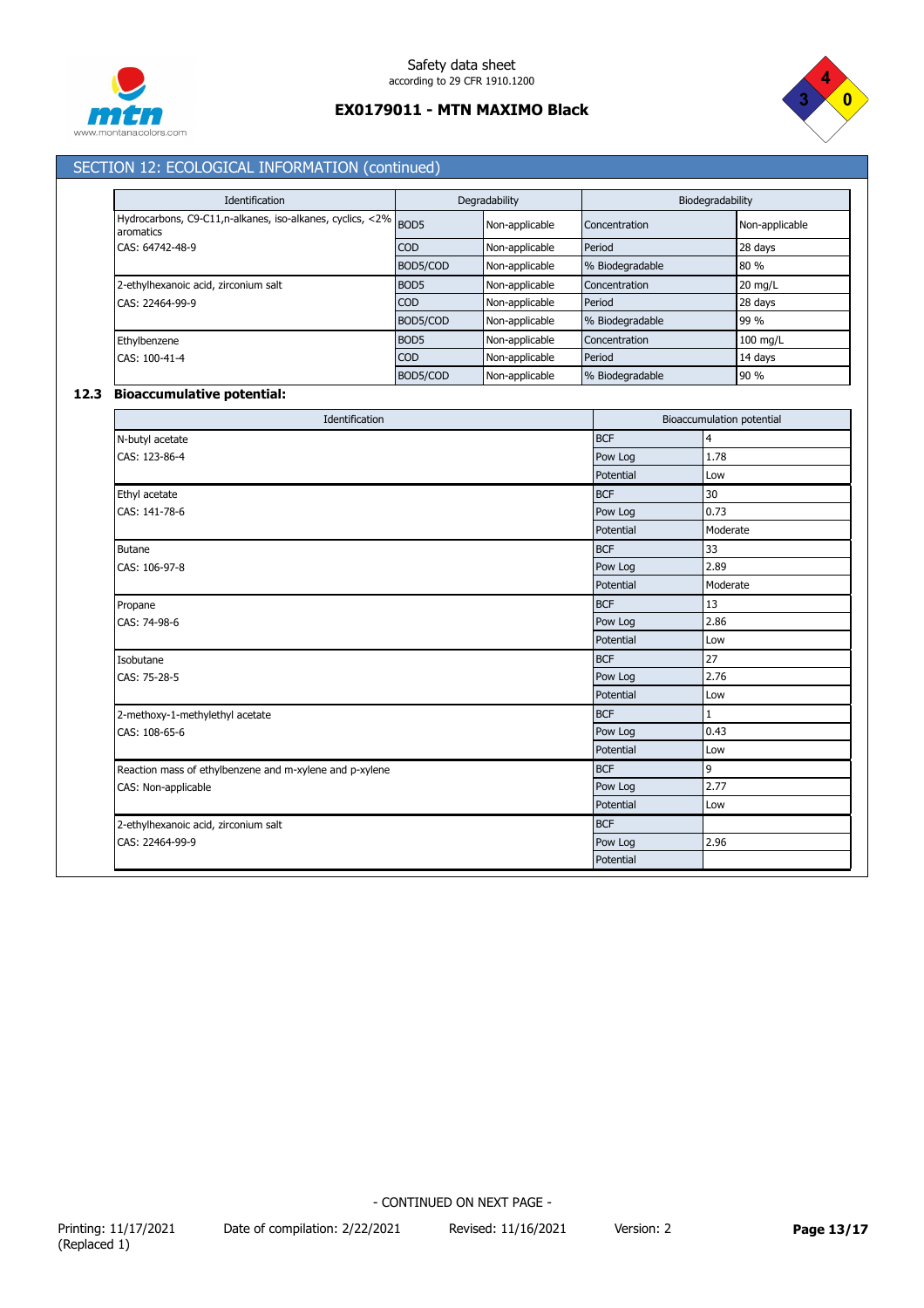



## SECTION 12: ECOLOGICAL INFORMATION (continued)

| Identification |  |            | Bioaccumulation potential |             |  |
|----------------|--|------------|---------------------------|-------------|--|
| Ethylbenzene   |  | <b>BCF</b> |                           |             |  |
| CAS: 100-41-4  |  |            | Pow Log                   | 5.15        |  |
|                |  |            | Potential                 | <b>ILow</b> |  |

#### **12.4 Mobility in soil:**

| Identification                       |                 | Absorption/desorption |            | Volatility                       |  |
|--------------------------------------|-----------------|-----------------------|------------|----------------------------------|--|
| N-butyl acetate                      | Koc             | Non-applicable        | Henry      | Non-applicable                   |  |
| CAS: 123-86-4                        | Conclusion      | Non-applicable        | Dry soil   | Non-applicable                   |  |
|                                      | Surface tension | 2.478E-2 N/m (77 °F)  | Moist soil | Non-applicable                   |  |
| Ethyl acetate                        | Koc             | 59                    | Henry      | 13.58 Pa·m <sup>3</sup> /mol     |  |
| CAS: 141-78-6                        | Conclusion      | Very High             | Dry soil   | Yes                              |  |
|                                      | Surface tension | 2.324E-2 N/m (77 °F)  | Moist soil | Yes                              |  |
| <b>Butane</b>                        | Koc             | 900                   | Henry      | 96258.75 Pa·m <sup>3</sup> /mol  |  |
| CAS: 106-97-8                        | Conclusion      | Low                   | Dry soil   | Yes                              |  |
|                                      | Surface tension | 1.187E-2 N/m (77 °F)  | Moist soil | Yes                              |  |
| Propane                              | Koc             | 460                   | Henry      | 71636.78 Pa·m <sup>3</sup> /mol  |  |
| CAS: 74-98-6                         | Conclusion      | Moderate              | Dry soil   | Yes                              |  |
|                                      | Surface tension | 7.02E-3 N/m (77 °F)   | Moist soil | Yes                              |  |
| Isobutane                            | Koc             | 35                    | Henry      | 120576.75 Pa·m <sup>3</sup> /mol |  |
| CAS: 75-28-5                         | Conclusion      | Very High             | Dry soil   | Yes                              |  |
|                                      | Surface tension | 9.84E-3 N/m (77 °F)   | Moist soil | Yes                              |  |
| 2-ethylhexanoic acid, zirconium salt | Koc             | Non-applicable        | Henry      | 2.94E-1 Pa·m <sup>3</sup> /mol   |  |
| CAS: 22464-99-9                      | Conclusion      | Non-applicable        | Dry soil   | Yes                              |  |
|                                      | Surface tension | Non-applicable        | Moist soil | Yes                              |  |
| Ethylbenzene                         | Koc             | 520                   | Henry      | 798.44 Pa·m <sup>3</sup> /mol    |  |
| CAS: 100-41-4                        | Conclusion      | Moderate              | Dry soil   | Yes                              |  |
|                                      | Surface tension | 2.859E-2 N/m (77 °F)  | Moist soil | Yes                              |  |

# **12.5 Results of PBT and vPvB assessment:**

Non-applicable

# **12.6 Other adverse effects:**

Not described

### SECTION 13: DISPOSAL CONSIDERATIONS

### **13.1 Disposal methods:**

### **Waste management (disposal and evaluation):**

Consult the authorized waste service manager on the assessment and disposal operations. In case the container has been in direct contact with the product, it will be processed the same way as the actual product. Otherwise, it will be processed as nondangerous residue. We do not recommended disposal down the drain. See epigraph 6.2.

**Regulations related to waste management:**

Legislation related to waste management:

40 CFR Part 261- IDENTIFICATION AND LISTING OF HAZARDOUS WASTE

# SECTION 14: TRANSPORT INFORMATION

### **Transport of dangerous goods by land:**

With regard to 49 CFR on the Transport of Dangerous Goods:

Printing: 11/17/2021 Date of compilation: 2/22/2021 Revised: 11/16/2021 Version: 2 **Page 14/17**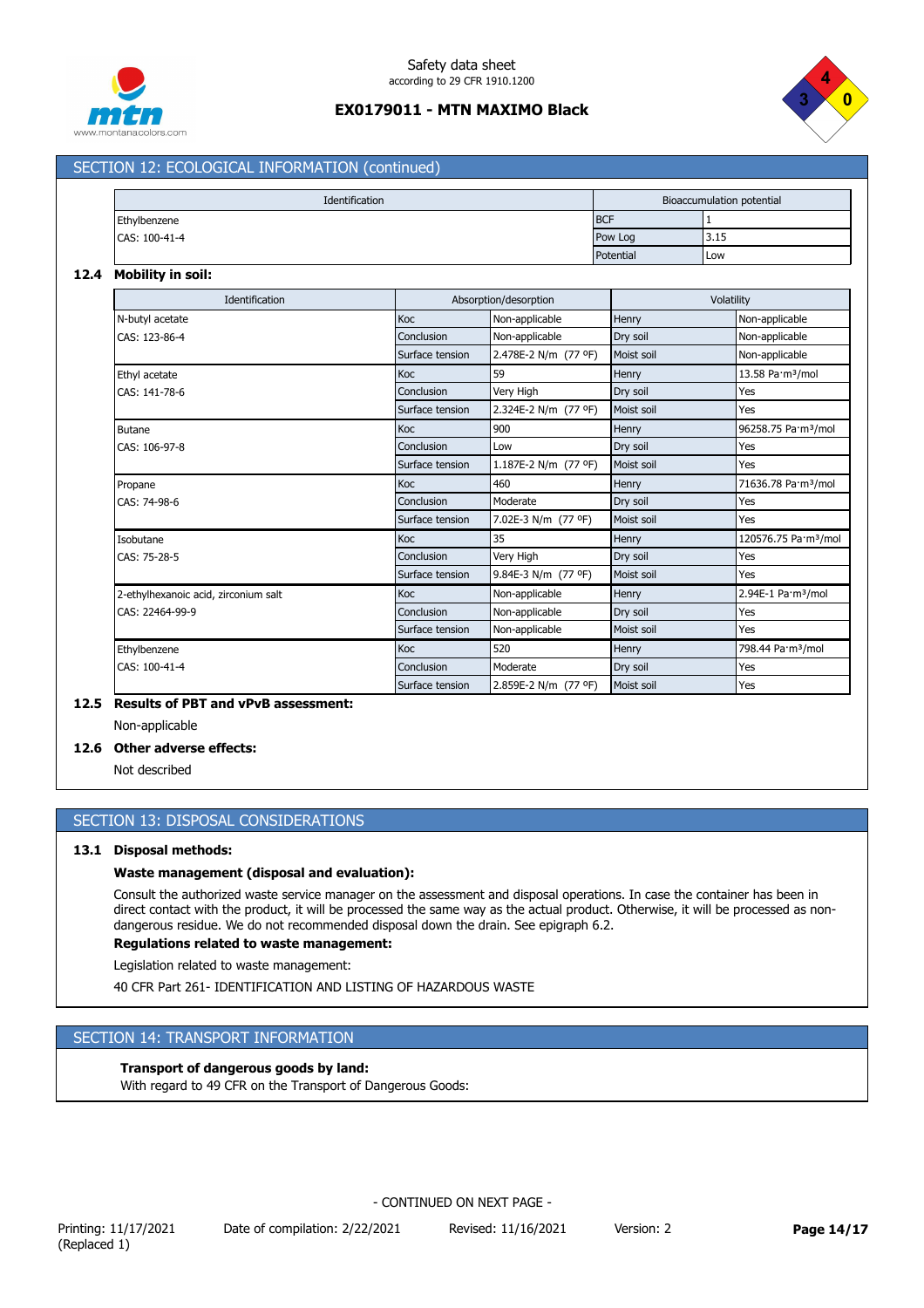

Safety data sheet according to 29 CFR 1910.1200

**EX0179011 - MTN MAXIMO Black**



| SECTION 14: TRANSPORT INFORMATION (continued) |                                                                                                                                                                                                                                      |                                                                                                                                                                                                                                                                                              |  |  |  |
|-----------------------------------------------|--------------------------------------------------------------------------------------------------------------------------------------------------------------------------------------------------------------------------------------|----------------------------------------------------------------------------------------------------------------------------------------------------------------------------------------------------------------------------------------------------------------------------------------------|--|--|--|
|                                               | 14.1 UN number:<br>14.2 UN proper shipping name:<br>14.3 Transport hazard class(es):<br>Labels:<br>14.4 Packing group, if applicable:<br>14.5 Marine pollutant:<br>Physico-Chemical properties:<br>14.7 Transport in bulk (according | <b>UN1950</b><br>AEROSOLS, flammable<br>$\overline{2}$<br>2.1<br>N/A<br>No.<br>14.6 Special precautions which a user needs to be aware of, or needs to comply with, in<br>connection with transport or conveyance either within or outside their premises<br>see section 9<br>Non-applicable |  |  |  |
|                                               | to Annex II of MARPOL<br>73/78 and the IBC Code):                                                                                                                                                                                    |                                                                                                                                                                                                                                                                                              |  |  |  |
| Transport of dangerous goods by sea:          |                                                                                                                                                                                                                                      |                                                                                                                                                                                                                                                                                              |  |  |  |
| With regard to IMDG 39-18:                    |                                                                                                                                                                                                                                      |                                                                                                                                                                                                                                                                                              |  |  |  |
|                                               | 14.1 UN number:                                                                                                                                                                                                                      | <b>UN1950</b>                                                                                                                                                                                                                                                                                |  |  |  |
|                                               | 14.2 UN proper shipping name:                                                                                                                                                                                                        | AEROSOLS, flammable                                                                                                                                                                                                                                                                          |  |  |  |
|                                               | 14.3 Transport hazard class(es):                                                                                                                                                                                                     | 2                                                                                                                                                                                                                                                                                            |  |  |  |
|                                               | Labels:                                                                                                                                                                                                                              | 2.1<br>N/A                                                                                                                                                                                                                                                                                   |  |  |  |
|                                               | 14.4 Packing group, if applicable:<br>14.5 Marine pollutant:                                                                                                                                                                         | No                                                                                                                                                                                                                                                                                           |  |  |  |
|                                               |                                                                                                                                                                                                                                      | 14.6 Special precautions which a user needs to be aware of, or needs to comply with, in                                                                                                                                                                                                      |  |  |  |
|                                               | connection with transport or conveyance either within or outside their premises                                                                                                                                                      |                                                                                                                                                                                                                                                                                              |  |  |  |
|                                               | Special regulations:                                                                                                                                                                                                                 | 63, 959, 190, 277, 327, 344                                                                                                                                                                                                                                                                  |  |  |  |
|                                               | EmS Codes:                                                                                                                                                                                                                           | $F-D, S-U$                                                                                                                                                                                                                                                                                   |  |  |  |
|                                               | Physico-Chemical properties:                                                                                                                                                                                                         | see section 9                                                                                                                                                                                                                                                                                |  |  |  |
|                                               | Limited quantities:                                                                                                                                                                                                                  | 1 L                                                                                                                                                                                                                                                                                          |  |  |  |
|                                               | Segregation group:<br>14.7 Transport in bulk (according                                                                                                                                                                              | Non-applicable<br>Non-applicable                                                                                                                                                                                                                                                             |  |  |  |
|                                               | to Annex II of MARPOL<br>73/78 and the IBC Code):                                                                                                                                                                                    |                                                                                                                                                                                                                                                                                              |  |  |  |
| Transport of dangerous goods by air:          |                                                                                                                                                                                                                                      |                                                                                                                                                                                                                                                                                              |  |  |  |
| With regard to IATA/ICAO 2021:                |                                                                                                                                                                                                                                      |                                                                                                                                                                                                                                                                                              |  |  |  |
|                                               | 14.1 UN number:                                                                                                                                                                                                                      | <b>UN1950</b>                                                                                                                                                                                                                                                                                |  |  |  |
|                                               | 14.2 UN proper shipping name:                                                                                                                                                                                                        | AEROSOLS, flammable                                                                                                                                                                                                                                                                          |  |  |  |
|                                               | 14.3 Transport hazard class(es):                                                                                                                                                                                                     | 2                                                                                                                                                                                                                                                                                            |  |  |  |
|                                               | Labels:                                                                                                                                                                                                                              | 2.1                                                                                                                                                                                                                                                                                          |  |  |  |
|                                               | 14.4 Packing group, if applicable: N/A                                                                                                                                                                                               |                                                                                                                                                                                                                                                                                              |  |  |  |
|                                               | 14.5 Marine pollutant:                                                                                                                                                                                                               | No.                                                                                                                                                                                                                                                                                          |  |  |  |
|                                               | 14.6 Special precautions which a user needs to be aware of, or needs to comply with, in<br>connection with transport or conveyance either within or outside their premises                                                           |                                                                                                                                                                                                                                                                                              |  |  |  |
|                                               | Physico-Chemical properties:                                                                                                                                                                                                         | see section 9                                                                                                                                                                                                                                                                                |  |  |  |
|                                               | 14.7 Transport in bulk (according<br>to Annex II of MARPOL<br>73/78 and the IBC Code):                                                                                                                                               | Non-applicable                                                                                                                                                                                                                                                                               |  |  |  |

# SECTION 15: REGULATORY INFORMATION

**15.1 Safety, health and environmental regulations specific for the product in question:**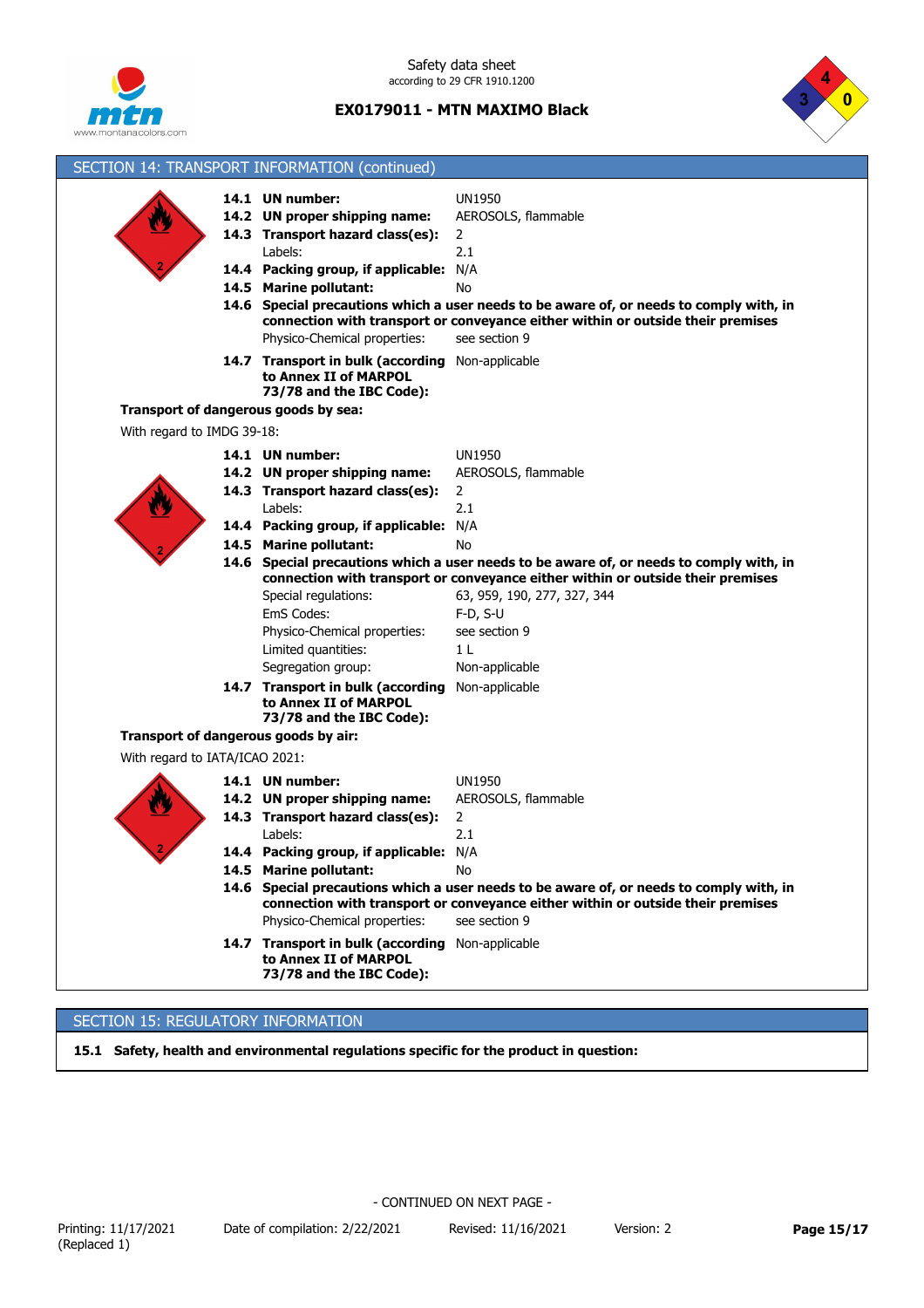





# SECTION 15: REGULATORY INFORMATION (continued)

Toxic chemical release reporting under EPCRA section 313 (40 CFR Part 372): Ethylbenzene ; Cobalt bis(2-ethylhexanoate) California Proposition 65 (the Safe Drinking Water and Toxic Enforcement Act of 1986): Carbon black ; Ethylbenzene The Toxic Substances Control Act (TSCA) : N-butyl acetate ; Ethyl acetate ; Butane ; Propane ; Isobutane ; 2-methoxy-1 methylethyl acetate ; Carbon black ; 2-ethylhexanoic acid, zirconium salt ; Ethylbenzene ; Cobalt bis(2-ethylhexanoate) Massachusetts RTK - Substance List: N-butyl acetate ; Ethyl acetate ; Butane ; Propane ; Isobutane ; Reaction mass of ethylbenzene and m-xylene and p-xylene ; Carbon black ; Ethylbenzene ; Cobalt bis(2-ethylhexanoate) New Jersey Worker and Community Right-to-Know Act: N-butyl acetate ; Ethyl acetate ; Butane ; Propane ; Isobutane ; Reaction mass of ethylbenzene and m-xylene and p-xylene ; Carbon black ; Ethylbenzene ; Cobalt bis(2-ethylhexanoate) New York RTK - Substance list: N-butyl acetate ; Ethyl acetate ; Butane ; Propane ; Isobutane ; Reaction mass of ethylbenzene and m-xylene and p-xylene ; Ethylbenzene ; Cobalt bis(2-ethylhexanoate) Pennsylvania Worker and Community Right-to-Know Law: N-butyl acetate ; Ethyl acetate ; Butane ; Propane ; Isobutane ; Carbon black ; Ethylbenzene ; Cobalt bis(2-ethylhexanoate)

CANADA-Domestic Substances List (DSL): N-butyl acetate ; Ethyl acetate ; Butane ; Propane ; Isobutane ; 2-methoxy-1 methylethyl acetate ; Carbon black ; 2-ethylhexanoic acid, zirconium salt ; Ethylbenzene ; Cobalt bis(2-ethylhexanoate) CANADA-Non-Domestic Substances List (NDSL): Non-applicable

NTP (National Toxicology Program): Cobalt bis(2-ethylhexanoate)

Minnesota - Hazardous substances ERTK: N-butyl acetate ; Ethyl acetate ; Butane ; Propane ; Isobutane ; Reaction mass of ethylbenzene and m-xylene and p-xylene ; Carbon black ; 2-ethylhexanoic acid, zirconium salt ; Ethylbenzene ; Cobalt bis(2 ethylhexanoate)

Rhode Island - Hazardous substances RTK: N-butyl acetate ; Ethyl acetate ; Butane ; Propane ; Reaction mass of ethylbenzene and m-xylene and p-xylene ; Carbon black ; 2-ethylhexanoic acid, zirconium salt ; Ethylbenzene

OSHA Specifically Regulated Substances (29 CFR 1910.1001-1096): Non-applicable

Hazardous Air Pollutants (Clean Air Act): Ethylbenzene ; Cobalt bis(2-ethylhexanoate) Comprehensive Environmental Response, Compensation, and Liability Act (CERCLA) - Reportable Quantities: N-butyl acetate (5000 pounds) ; Ethyl acetate (5000 pounds) ; Ethylbenzene (1000 pounds) ; Cobalt bis(2-ethylhexanoate) (1 pounds)

#### **Specific provisions in terms of protecting people or the environment:**

It is recommended to use the information included in this safety data sheet as data used in a risk evaluation of the local circumstances in order to establish the necessary risk prevention measures for the manipulation, use, storage and disposal of this product.

### **Other legislation:**

Take into consideration other applicable federal, state, and local laws and local regulations.

# SECTION 16: OTHER INFORMATION

#### **Legislation related to safety data sheets:**

This safety data sheet has been designed in accordance with Appendix d to §1910.1200 - Safety data sheets **Texts of the legislative phrases mentioned in section 2:**

H319: Causes serious eye irritation.

H336: May cause drowsiness or dizziness.

H351: Suspected of causing cancer.

H360: May damage fertility or the unborn child.

H317: May cause an allergic skin reaction.

H222: Extremely flammable aerosol.

### **Texts of the legislative phrases mentioned in section 3:**

The phrases indicated do not refer to the product itself; they are present merely for informative purposes and refer to the individual components which appear in section 3

# **29 CFR 1910.1200:**